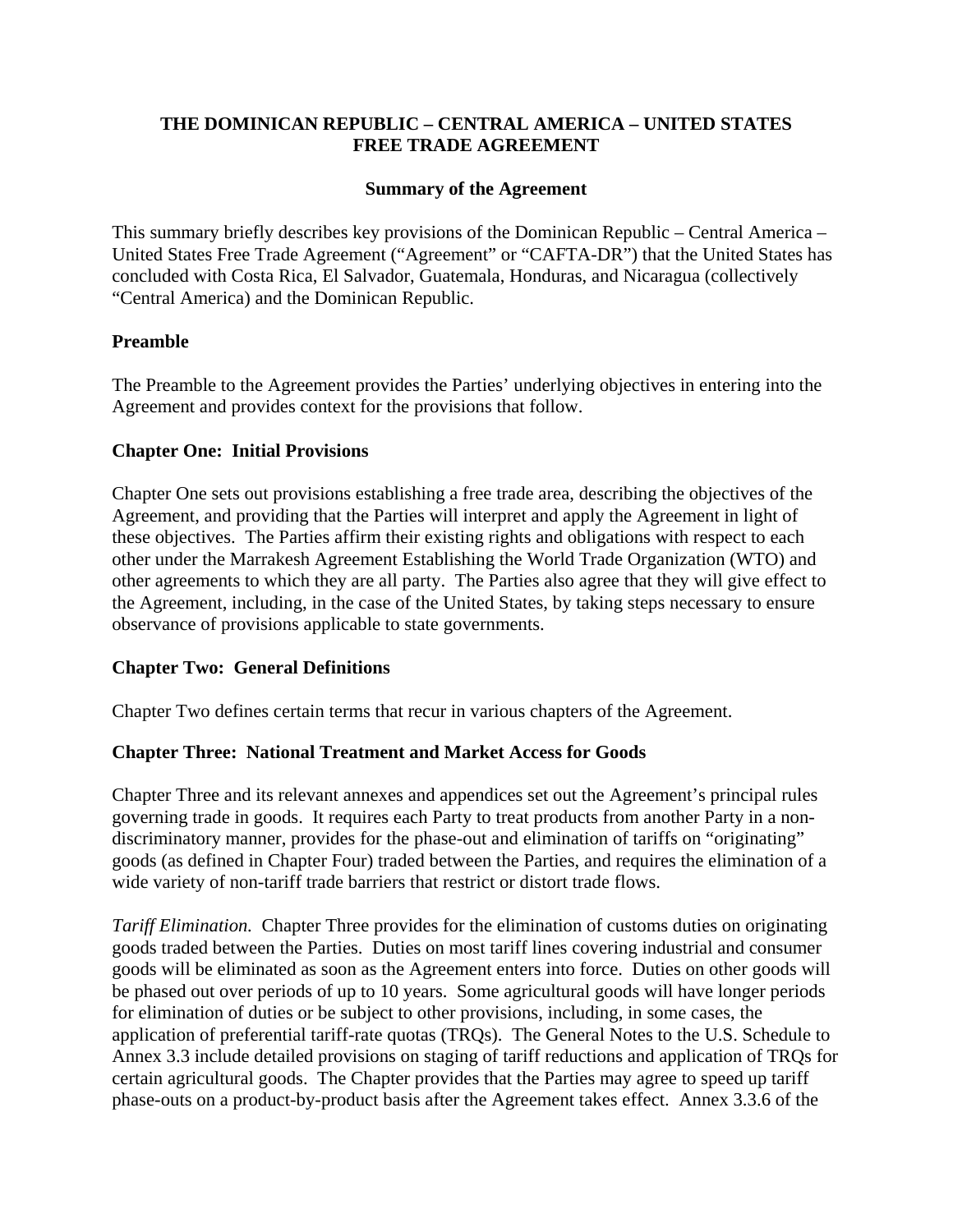Agreement establishes additional tariff commitments that apply between the Central American Parties and the Dominican Republic. These commitments largely reflect tariff commitments these Parties have under an earlier free trade agreement between them.

*Waiver of Customs Duties.* Chapter Three provides that Parties may not adopt new duty waivers or expand existing duty waivers conditioned on the fulfillment of a performance requirement. However, Costa Rica, the Dominican Republic, El Salvador, and Guatemala are permitted to maintain such measures through 2009, provided they do so in accordance with the WTO Subsidies and Countervailing Measures (SCM) Agreement. Honduras and Nicaragua are permitted to maintain such measures indefinitely, provided they do so in accordance with the SCM Agreement. Chapter Three defines the term "performance requirements" so as not to restrict a Party's ability to provide duty drawback on goods imported from the other Parties.

*Temporary Admission.* Chapter Three requires the Parties to provide duty-free temporary admission for certain products. Such items include professional equipment, goods for display or demonstration, and commercial samples. The Chapter also includes specific provisions on transit of vehicles and containers used in international traffic.

*Import/Export Restrictions, Fees, and Formalities.* The Agreement clarifies that restrictions prohibited under the General Agreement on Tariffs and Trade (GATT) 1994 and this Agreement include export and import price requirements (except under antidumping and countervailing duty orders) and import licensing conditioned on the fulfillment of a performance requirement. In addition, a Party must limit all fees and charges imposed on or in connection with importation or exportation to the approximate cost of services rendered. The United States agreed not to apply its merchandise processing fee on imports of originating goods. The Central American Parties and the Dominican Republic agreed not to require a person of another Party to have or maintain a relationship with a "dealer" as a condition for allowing the importation of a good. These Parties also agreed not to prohibit or restrict the importation of any good of another Party as a remedy for a violation or alleged violation of any law, regulation, or other measure relating to the relationship between a "dealer" in its territory and a person of another Party.

*Distinctive Products*. The Central American Parties and the Dominican Republic agreed to recognize Bourbon Whiskey and Tennessee Whiskey as "distinctive products" of the United States, meaning these Parties will not permit the sale of any product as Bourbon Whiskey or Tennessee Whiskey unless it was manufactured in the United States in accordance with applicable laws and regulations.

*Committee on Trade in Goods*. Chapter Three also establishes a Committee on the Trade in Goods to consider matters arising under Chapters Three, Four, and Five. The functions of the Committee are to promote and address barriers to trade in goods and to provide advice and recommendations on trade capacity building with respect to matters covered by Chapters Three, Four, and Five.

# *Agriculture*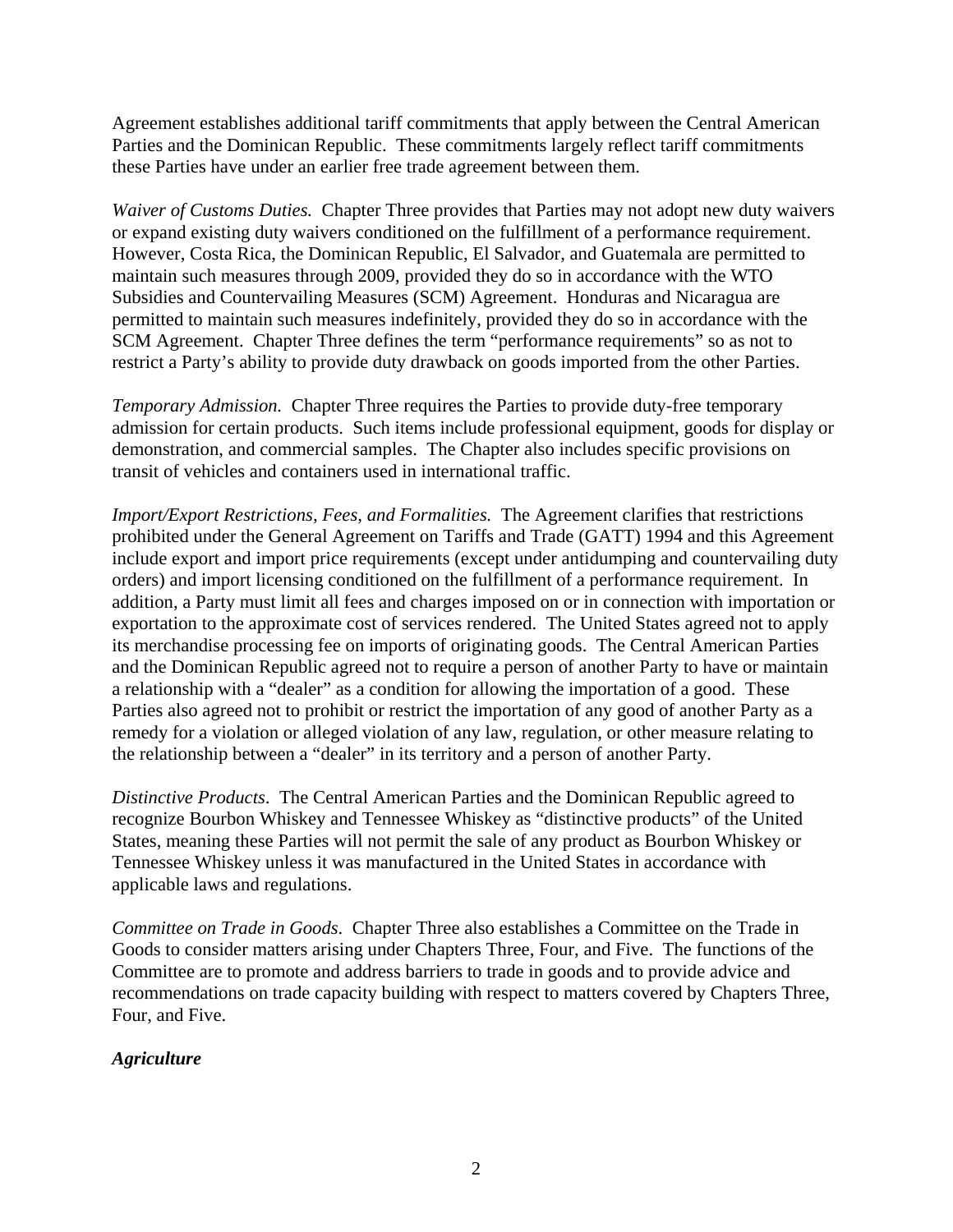*TRQs.* Chapter Three requires that TRQs be administered in a manner that is transparent, nondiscriminatory, responsive to market conditions and minimally burdensome on trade and allows importers to fully utilize import quotas. In addition, the Chapter provides that Parties may not condition application for, or utilization of, import licenses or quota allocations on the re-export of an agricultural good.

*Export Subsidies.* Each Party will eliminate export subsidies on agricultural goods destined for another CAFTA-DR country. Under Article 3.14, no Party may introduce or maintain a subsidy on agricultural goods destined for another Party unless the exporting Party believes that a third country is subsidizing its exports to that other Party. In such a case, the exporting Party may initiate consultations with the importing Party to develop measures the importing Party may adopt to counteract such subsidies. If the importing Party agrees to such measures, the exporting Party must refrain from applying export subsidies to its exports of the good to the importing Party.

*Safeguards*. Chapter Three sets out a transitional agricultural safeguard mechanism that allows a Party to impose a temporary additional duty on specified agricultural products if imports exceed an established volume "trigger". The safeguard measure will remain in force until the end of the calendar year in which the measure applies. A Party may not apply an agricultural safeguard on a good after the date that the good is subject to duty-free treatment under the Party's Schedule to Annex 3.3 of the Agreement.

A Party may not apply a safeguard measure to a good that is already the subject of a safeguard measure under either Chapter Eight (Trade Remedies) of the Agreement or Article XIX of GATT 1994 and the WTO Safeguards Agreement. All agricultural safeguard measures must be applied and maintained in a transparent manner and the Party applying such a measure must, upon request, consult with the other Party concerning the application of the measure.

No Party may impose safeguard duties pursuant to the WTO Agreement on Agriculture on originating goods.

*Sugar*. The Agreement contains several unique features applicable to imports of sugar into the United States. First, imports under the TRQs created in the Agreement will be limited to the lesser of (i) the quantity established in the TRQ, or (ii) the exporting Party's trade surplus in specific sugar goods. (A Party's "trade surplus" is the amount by which its exports to all destinations exceed its imports from all sources in specified sugar and sweetener goods, except that a Party's exports of sugar to the United States and its imports of high fructose corn syrup from the United States are not included in the calculation of its trade surplus.) The aggregate quantities established in the TRQs are modest – 107,000 metric tons in the first year. The maximum quantities increase to approximately 151,000 metric tons in year 15 of the Agreement. The United States will also establish a quota for specialty sugar goods of Costa Rica in the amount of 2,000 metric tons annually. Second, unlike other commodities, the United States will not eliminate its over-quota duty on sugar imports under the Agreement. Lastly, the Agreement includes a mechanism that allows the United States, at its option, to provide some form of alternative compensation to CAFTA-DR country exporters in place of imports of sugar.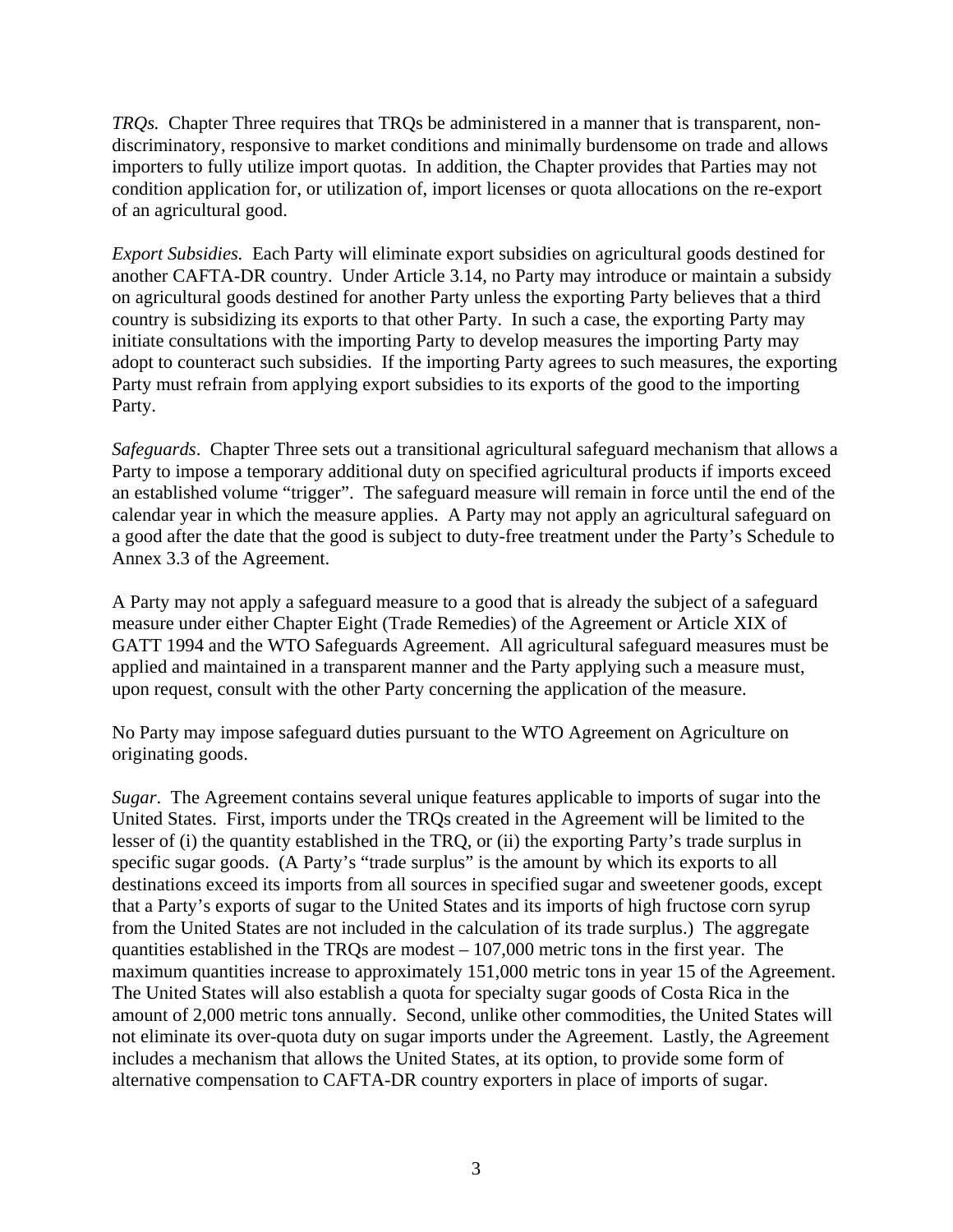*Ethanol*. In the General Notes to the Schedule of the United States to Annex 3.3 of the Agreement, the United States agreed to continue to treat the Central American countries and the Dominican Republic as beneficiary countries under the Caribbean Basin Initiative (CBI) preference program with respect to ethanol imports. Accordingly, the Central American countries and the Dominican Republic will continue to share in the duty-free quota that the United States makes available to CBI beneficiary countries. The United States also agreed to establish country-specific allocations for Costa Rica and El Salvador, but did not increase the total quantity allowed under the CBI quota.

*Additional Provisions*. Chapter Three provides for the creation of a Committee on Agricultural Trade. The Committee will be established within 90 days of entry into force of the Agreement and will provide a forum for promoting cooperation in the implementation and administration of the Agreement, as well as for consultations on matters related to the agricultural provisions of the Agreement. The Chapter also provides for the establishment of an Agriculture Review Commission. The Commission will be established 14 years after entry into force of the Agreement and will review the implementation and operation of the Agreement as it relates to trade in agricultural goods, including whether to extend the agricultural safeguard mechanism. Further, the Chapter provides that the Parties will consult on and review the operation of the Agreement as it relates to trade in chicken nine years after entry into force of the Agreement.

# *Textiles and Apparel*

Chapter Three also sets out various provisions specifically addressing trade in textile and apparel goods.

*Tariff Elimination*. Duties on nearly all originating textile or apparel goods will be eliminated when the Agreement enters into force. Moreover, the preferential duty treatment under the Agreement may, on a reciprocal basis, be made retroactive to January 1, 2004.

*Safeguards*. The Chapter establishes a transitional safeguard procedure for textile and apparel goods, under which an importing Party may temporarily impose additional duties up to the level of the normal trade relations/most-favored-nation (NTR/MFN) duty rates on imports of textile or apparel goods that cause, or threaten to cause, serious damage to a domestic industry as a result of the elimination or reduction of duties under the Agreement. An importing Party may impose a textile safeguard measure only once on the same textile or apparel good. The measure may not be in place for more than three years. The ability to impose textile safeguards lapses five years after the entry into force of the Agreement. A Party may not apply a textile safeguard measure to a good while the good is subject to a safeguard measure under (i) Chapter Eight (Trade Remedies), or (ii) Article XIX of the GATT 1994 and the WTO Agreement on Safeguards.

A Party imposing a safeguard measure must provide the exporting Party with mutually agreedupon compensation in the form of trade concessions for textile or apparel goods that have substantially equivalent value to the increased duties resulting from application of the safeguard measure. If the Parties cannot agree on compensation, the exporting Party may raise duties on any goods from the importing Party in an amount that has substantially equivalent value to the increased duties resulting from application of the safeguard measure.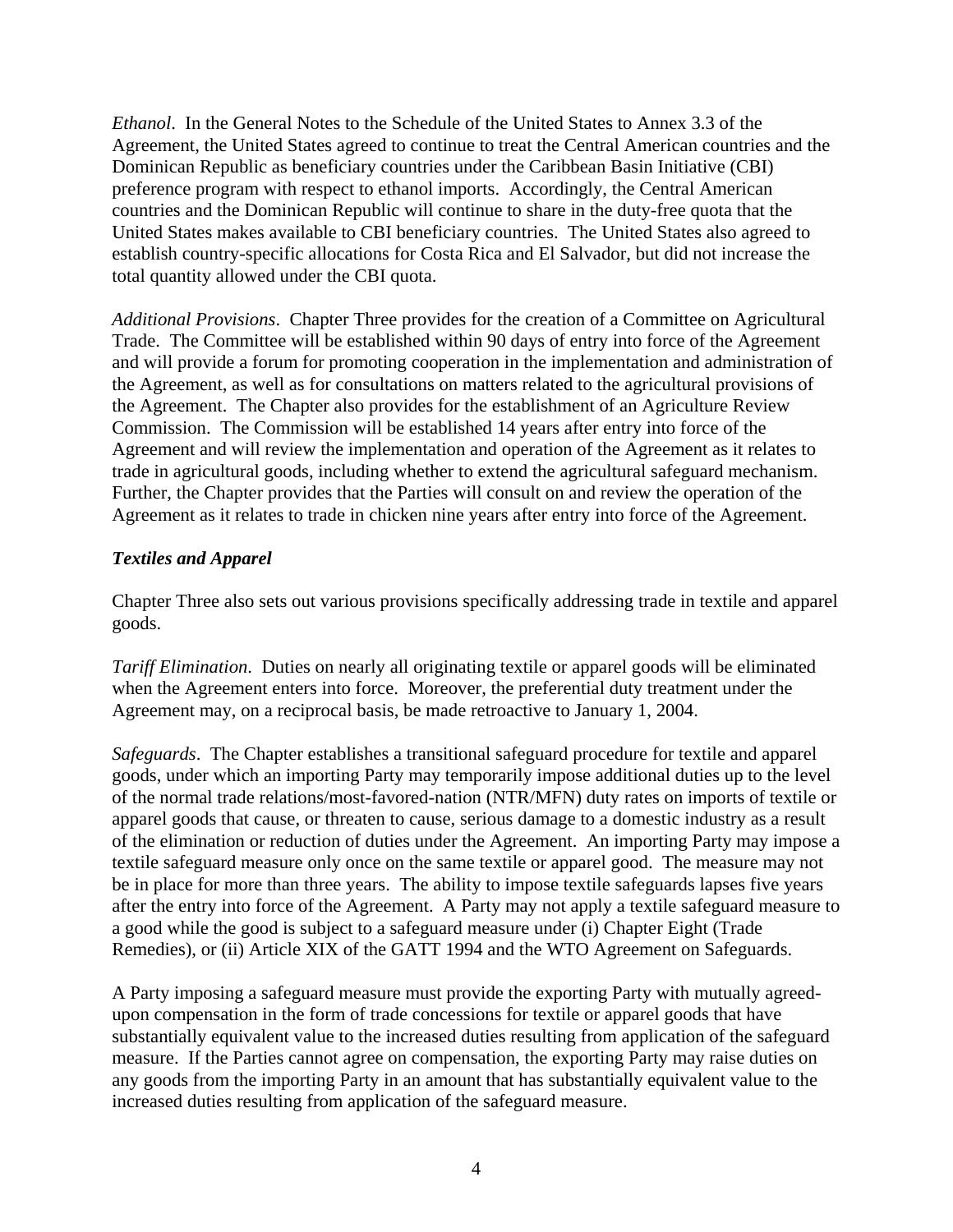*Rules of Origin and Related Matters.* Under the Agreement, a textile or apparel good will generally qualify as an "originating good" only if all processing after fiber formation (*e.g.*, yarnspinning, fabric production, cutting, and assembly) takes place in the territory of the United States or another CAFTA-DR Party, or if there is an applicable change in tariff classification under the specific rules of origin contained in Annex 4.1 of the Agreement.

Chapter Three sets out special rules for determining whether a textile or apparel good is an "originating good," including a *de minimis* exception for non-originating yarns or fibers, a process for designating inputs not available in commercial quantities, a rule for treatment of sets, an exception for use of certain nylon filament yarn, and consultation provisions.

The *de minimis* rule applies to goods that ordinarily would not be considered originating goods because certain of their fibers or yarns do not undergo an applicable change in tariff classification. Under the rule, the Parties will consider a good to be originating if such fibers or yarns constitute ten percent or less of the total weight of the component of the good that determines origin. This special rule does not apply to elastomeric yarns.

Annex 3.25 of the Agreement sets out a list of fabrics, yarns, and fibers that the Parties have determined are not available in commercial quantities in a timely manner from producers in the United States or the other CAFTA-DR countries. A textile or apparel good that includes the fabrics, yarns, or fibers included in this list will be treated as if it is originating for purposes of the specific rules of origin in Annex 4.1 of the Agreement, regardless of the actual origin of those inputs. Chapter Three establishes procedures under which the United States will determine whether additional fabrics, yarns, or fibers are not available in commercial quantities in the United States or the other CAFTA-DR countries. The United States may also remove a fabric, yarn, or fiber from the list if it determines that the fabric, yarn, or fiber has become available in commercial quantities.

Appendix 4.1-B of the Agreement provides that for purposes of determining whether woven apparel (of chapter 62 of the HTS) is originating, materials used in the production of the article that are produced in Canada or Mexico will be treated as if the materials were produced in a CAFTA-DR country, provided that Canada and Mexico, respectively: (i) provide reciprocal treatment for U.S.-produced inputs under their free trade agreements with the other CAFTA-DR countries; and (ii) agree with the United States to textile verification procedures that are substantially similar to the procedures under the CAFTA-DR.

This treatment of woven apparel made with Canadian or Mexican materials is subject to an overall quantitative limit, which is set initially at 100 million square meter equivalents, and to sublimits for trousers and skirts, jeans, and tailored wool apparel. The overall limit may increase to a maximum of 200 square meter equivalents, with corresponding increases in the sublimits, based on the percentage increase in U.S. imports of originating woven apparel from the other CAFTA-DR countries. The overall limit may also increase as a result of negotiations between the Parties following entry into force of the Agreement.

*Customs Cooperation.* Chapter Three commits each Party to cooperate to enforce or assist in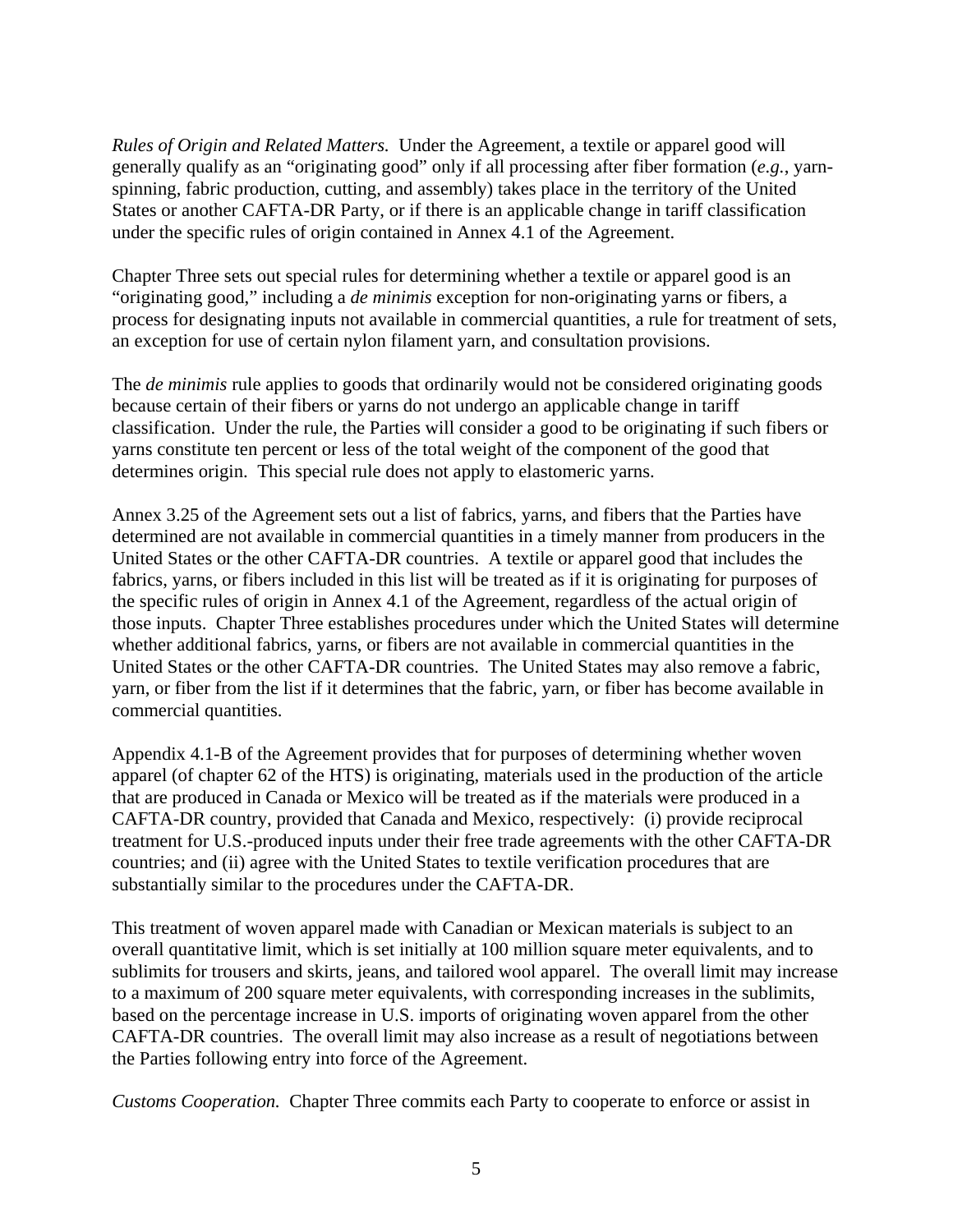enforcing laws related to trade in textile and apparel goods, to ensure the accuracy of claims of origin, and to prevent circumvention of laws of the Parties or agreements affecting trade in textile and apparel goods. The Parties also agreed that, under certain circumstances, the exporting Party must conduct a verification to determine that a claim of origin is accurate, or to determine compliance with relevant laws. Such a verification may include site visits to the premises of the exporter or producer of the goods in question. If there is insufficient information to make the relevant determination, or if an enterprise provides incorrect information, the importing Party may take appropriate action, which may include denying application of preferential tariff treatment or denying entry to the goods in question. Further, any Party may convene consultations to resolve technical or interpretive issues arising with respect to customs cooperation or may request technical assistance from another Party in implementing the customs cooperation provisions.

*Additional Provisions*. Chapter Three provides for duty-free treatment for goods that an importing Party and exporting Party agree qualify as handmade, hand-loomed, or traditional folklore goods. Separately, the Chapter establishes that, for the first two years of the Agreement, the United States will charge duties that are half the NTR/MFN rate for a limited quantity of tailored wool apparel goods assembled in Costa Rica regardless of the origin of the fabric used to make the goods. Moreover, for the first ten years of the Agreement, the United States shall provide preferential tariff treatment to cotton and man-made fiber apparel goods assembled in Nicaragua that do not qualify as "originating" goods. The United States also agreed that goods assembled in CAFTA-DR countries from U.S. components with U.S. thread that do not qualify as "originating" goods will be subject to NTR/MFN duties on only the value of the assembled good minus the value of U.S. components used in the good.

# **Chapter Four: Rules of Origin and Origin Procedures**

To benefit from various trade preferences provided under the Agreement, including reduced duties, a good must qualify as an "originating good" under the rules of origin set out in Chapter Four and Annex 4.1. These rules ensure that the special tariff and other benefits of the Agreement accrue primarily to firms or individuals that produce or manufacture goods in the Parties' territories.

*Key Concepts.* Chapter Four provides general criteria under which a good may qualify as an "originating good:"

- When the good is wholly obtained or produced in the territory of one or more of the Parties (*e.g.*, crops grown or minerals extracted in the United States); or
- When the good: (1) is manufactured or assembled from non-originating materials that undergo a specified change in tariff classification in one or more of the Parties; or (2) meets any applicable "regional value content" requirement (see below); and (3) satisfies all other requirements of Chapter Four, including Annex 4.1; or
- When the good is produced in one or more Parties entirely from "originating" materials.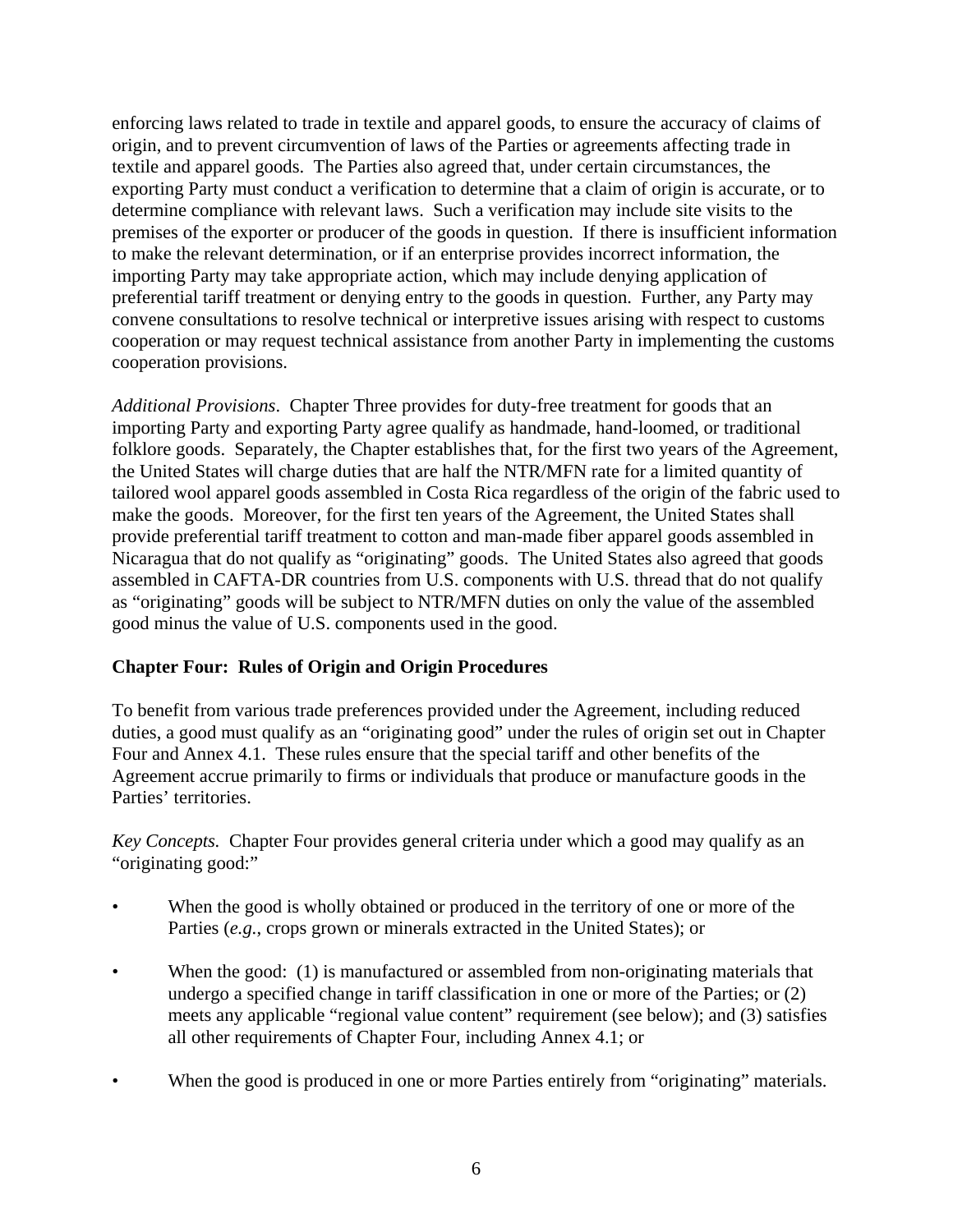*De Minimis*. Even if a good does not undergo a specified change in tariff classification, it will be treated as an originating good if the value of non-originating materials that do not undergo the required tariff shift does not exceed 10 percent of the adjusted value of the good, and the good otherwise meets the criteria of the Chapter. This *de minimis* requirement does not apply to certain agricultural and textile goods.

*Regional Value Content.* Some origin rules under the Agreement require that certain goods meet a regional value content test in order to qualify as "originating," meaning that a specified percentage of the value of the good must be attributable to originating materials. In general, the Agreement provides two methods for calculating that percentage: (1) the "build-down method" (based on the value of non-originating materials used); and (2) the "build-up method" (based on the value of originating materials used). The regional value content of certain automotive goods, however, may be calculated on the basis of the net cost of the good. Finally, accessories, spare parts, and tools delivered with a good are considered part of the material making up the good so long as these items are not separately classified or invoiced and their quantities and values are customary. The *de minimis* rule does not apply in calculating regional value content.

*Claims for Preferential Treatment*. Under the Chapter, importers who wish to claim preferential tariff treatment for particular goods must be prepared to submit, on the request of the importing Party's customs authority, a statement explaining why the good qualifies as an originating good. A Party may only deny preferential treatment in writing, and must provide legal and factual findings. The Chapter establishes a procedure for filing post-importation claims for preferential treatment up to one year from importation and for seeking a refund of any excess duties paid. Chapter Four also provides that a Party will not penalize an importer if the importer promptly and voluntarily corrects an incorrect claim and pays any duties owed within one year of submission of the claim.

*Verification.* For purposes of determining whether a good is an originating good, each Party must ensure that its customs authority may conduct verifications. Where an importing Party determines through verification that an importer, exporter, or producer has engaged in a pattern of conduct in providing false or unsupported statements, declarations, or certifications that a good is an originating good, the Party may suspend preferential tariff treatment to identical goods covered by subsequent statements, declarations, or certifications by that importer, exporter, or producer until the importing Party determines that the importer, exporter, or producer is in compliance with the Chapter.

*Additional Rules*. Chapter Four further delineates specific rules with respect to the treatment of (1) packing materials and containers; (2) indirect materials; (3) fungible goods; and (4) sets of goods. The Chapter provides that Parties may not treat a good as originating if the good undergoes production outside the territories of the Parties or does not remain under the control of customs authorities in the territory of a non-Party. Chapter Four also calls for the Parties to publish guidelines for interpreting, applying, and administering Chapter Four and the relevant provisions of Chapter Three.

#### **Chapter Five: Customs Administration and Trade Facilitation**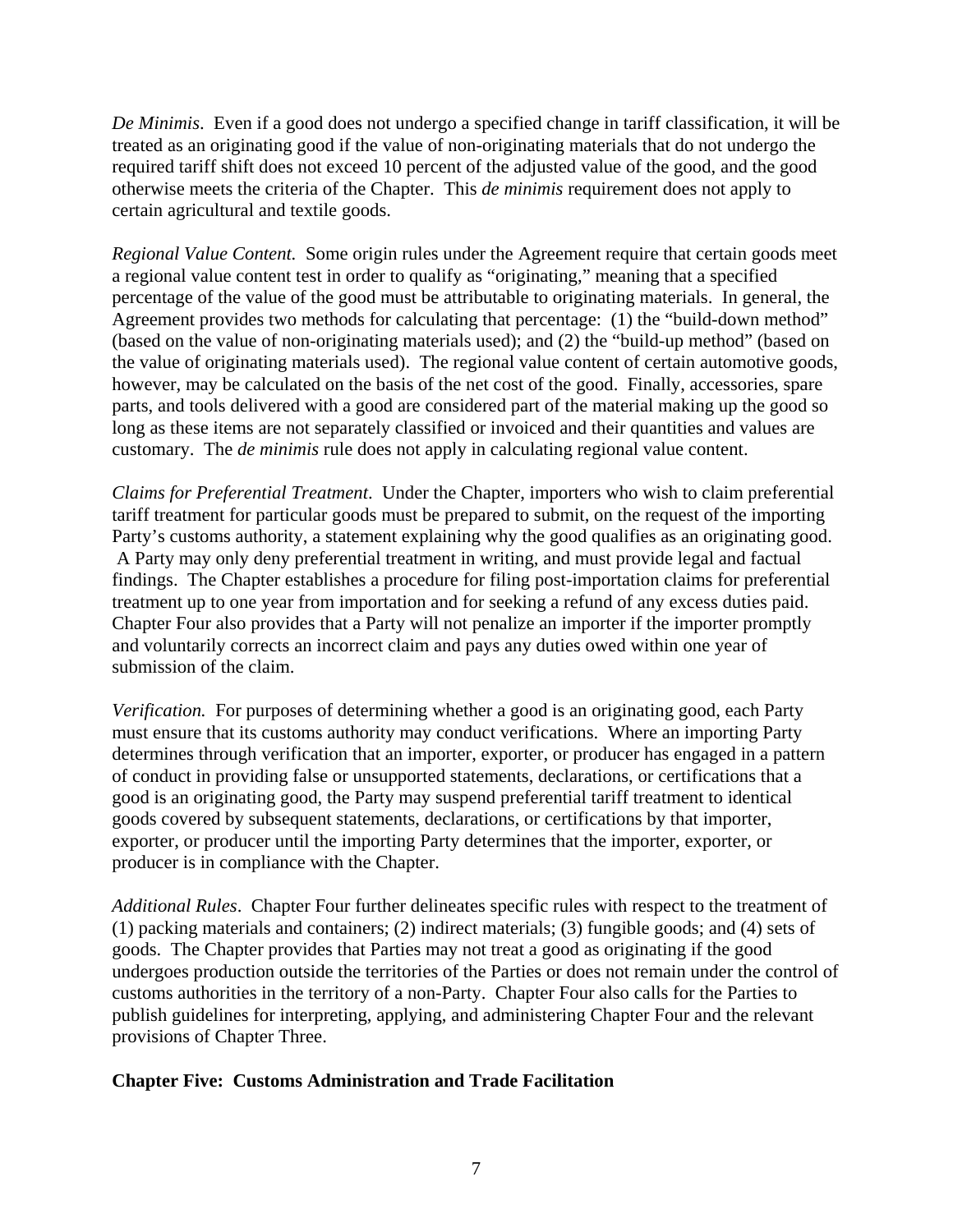Chapter Five establishes rules designed to encourage transparency, predictability, and efficiency in the operation of each Party's customs procedures and to provide for cooperation between the Parties on customs matters.

*General Principles*. Chapter Five commits each Party to observe certain transparency obligations. Each Party must promptly publish its customs measures, including on the Internet, and, where possible, solicit public comments before amending its customs regulations. Each Party must also provide written advance rulings, on request, to its importers and to exporters and producers of another Party, regarding whether a product qualifies as an "originating" good under the Agreement, as well as on other customs matters. In addition, each Party must guarantee importers access to both administrative and judicial review of customs decisions. The Parties must release goods from customs promptly and expeditiously clear express shipments. The Chapter provides a transition period of between one and three years to comply with several of these obligations in the case of the Central American Parties and the Dominican Republic.

*Cooperation*. Chapter Five also is designed to enhance customs cooperation. It encourages the Parties to give each other advance notice of customs developments likely to affect the Agreement. The Chapter calls for the Parties to cooperate in securing compliance with each other's customs measures related to the implementation and operation of the provisions of the Agreement governing importations and exportations. It includes specific provisions requiring the Parties to share customs information where a Party has a reasonable suspicion of unlawful activity relating to its laws and regulations governing the importation of goods.

# **Chapter Six: Sanitary and Phytosanitary Measures**

Chapter Six defines the Parties' obligations to each other regarding sanitary and phytosanitary (SPS) matters. It reflects the Parties' understanding that implementation of existing obligations under the WTO Agreement on the Application of Sanitary and Phytosanitary Measures (SPS Agreement) is a shared objective.

*Key Concepts*. SPS measures are laws or regulations that protect human, animal, or plant life or health from certain risks, including plant- and animal-borne pests and diseases, additives, contaminants, toxins, or disease-causing organisms in food and beverages.

*Cooperation.* Under Chapter Six, the Parties will establish an SPS Committee consisting of relevant trade and regulatory officials. The objectives of the Committee are to (i) help each Party to implement the WTO SPS Agreement; (ii) assist each Party to protect human, animal, or plant life or health; (iii) enhance consultation and cooperation between the Parties on SPS matters; and (iv) facilitate trade between the Parties. The Committee will also provide a forum for enhancing mutual understanding of each Party's SPS measures and the regulatory processes that relate to those measures; consulting on SPS matters that may affect trade between the Parties; and consulting on issues, agendas, and positions for meetings of certain international organizations.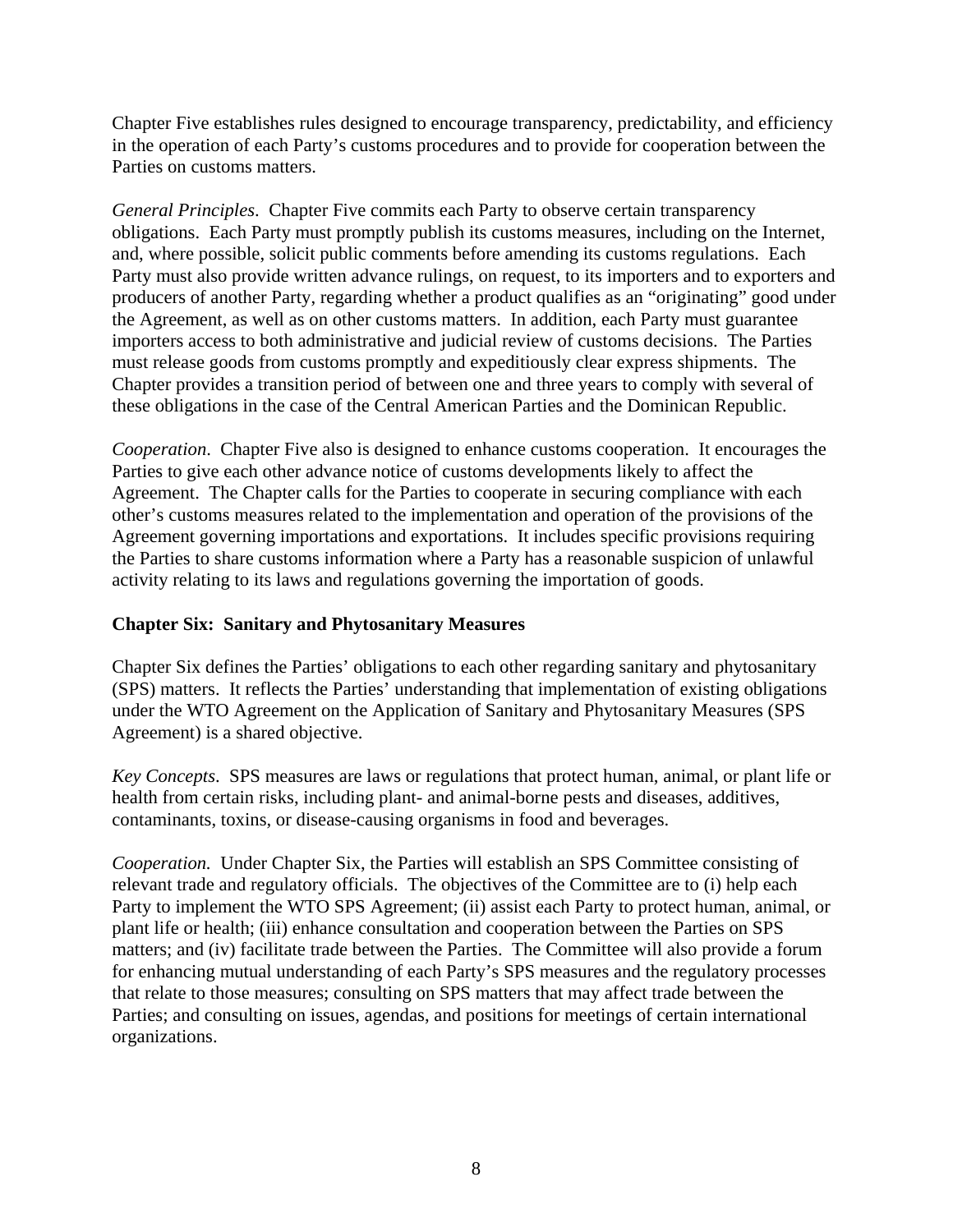*Dispute Settlement*. Neither Party may invoke the Agreement's dispute settlement procedures for a matter arising under Chapter Six. Instead, any SPS dispute between the Parties must be resolved under the applicable agreement(s) and rules of the WTO.

# **Chapter Seven: Technical Barriers to Trade**

Under Chapter Seven, the Parties will build on WTO rules related to technical barriers to trade to promote transparency, accountability, and cooperation between the Parties on regulatory issues.

*Key Concepts*. The term "technical barriers to trade" (TBT) refers to barriers that may arise in preparing, adopting, or applying voluntary product standards, mandatory product standards ("technical regulations"), and procedures used to determine whether a particular good meets such standards, *i.e.*, "conformity assessment" procedures.

*International Standards*. The principles articulated in the WTO TBT Committee Decision on Principles for the Development of International Standards, Guides and Recommendations emphasize the need for openness and consensus in the development of international standards. Under Chapter Seven, the Parties will apply these principles and consult on pertinent matters under consideration by international or regional bodies.

*Cooperation*. Chapter Seven sets out multiple means for cooperation between the Parties to reduce barriers and improve market access, and provides for a Committee on Technical Barriers to Trade to oversee implementation of the Chapter and facilitate cooperation. The Committee's specific functions include: (i) enhancing cooperation in the development and improvement of standards, technical regulations, and conformity assessment procedures; (ii) facilitating sectoral cooperation between governmental and non-governmental conformity assessment bodies; (iii) exchanging information on developments in non-governmental, regional, and multilateral fora engaged in activities related to standards, technical regulations, and conformity assessment procedures; and (iv) consulting, at a Party's request, on any matter arising under the Chapter.

*Conformity Assessment*. Chapter Seven provides for a dialogue between the Parties on ways to facilitate the acceptance of conformity assessment results. Chapter Seven further provides that Parties shall recognize conformity assessment bodies in the territories of the other Parties on no less favorable terms than it accords conformity assessment bodies in its own territory.

*Transparency*. Chapter Seven contains various transparency obligations, including obligations on each Party to: (i) allow persons of the other Parties to participate in the development of technical regulations, standards, and conformity assessment procedures on a non-discriminatory basis; (ii) transmit regulatory proposals notified under the TBT Agreement directly to the other Parties; (iii) describe in writing the objectives of and reasons for regulatory proposals; and (iv) consider comments on regulatory proposals and respond in writing to significant comments it receives.

# **Chapter Eight: Trade Remedies**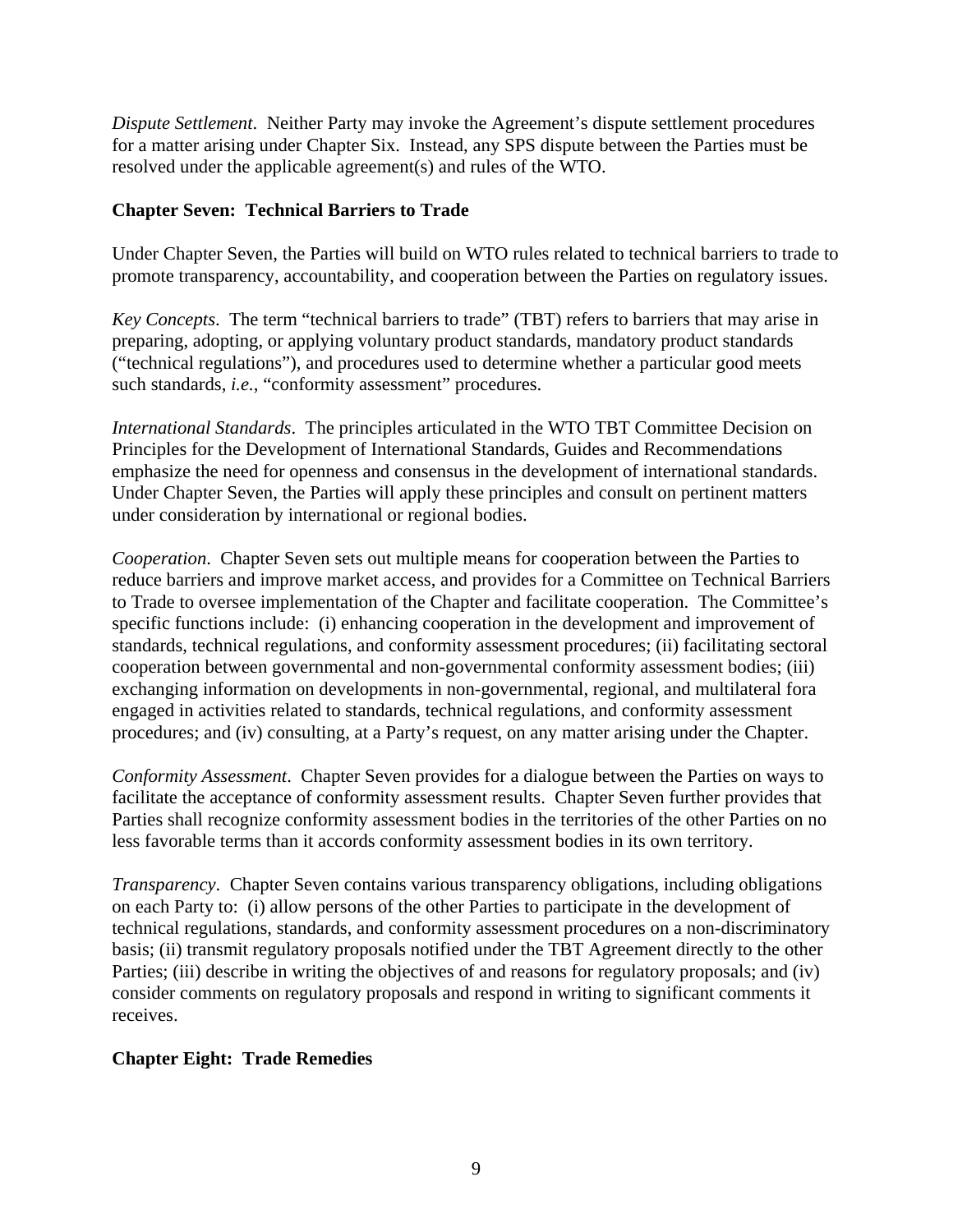*Safeguards.* Chapter Eight establishes a safeguard procedure that will be available to aid domestic industries that sustain or are threatened with serious injury due to increased imports resulting from tariff reductions or elimination under the Agreement. The Chapter does not affect the Parties' rights or obligations under the WTO's safeguard provisions (global safeguards) or under other WTO trade remedy rules.

Chapter Eight authorizes each Party to impose temporary duties on an imported originating good if, as a result of the reduction or elimination of a duty under the Agreement, the good is being imported in such increased quantities and under such conditions as to constitute a substantial cause of serious injury, or threat of serious injury, to a domestic industry producing a "like" or "directly competitive" good. Unlike agricultural and textile or apparel safeguard measures, which will apply bilaterally, safeguard measures under Chapter Eight will apply with respect to all imports of an originating good, other than imports from a Party whose import market share is de minimis (*i.e.*, a market share of less than three percent of total imports of the originating good, unless the import market share of all such Parties exceeds nine percent).

A safeguard measure may be applied on a good only during the Agreement's "transition period" for phasing out duties on the good. A safeguard measure may take one of two forms – a temporary increase in duties to NTR/MFN levels or a temporary suspension of duty reductions called for under the Agreement. A Party may not impose a safeguard measure under Chapter Eight more than once on any good. A safeguard measure may be in place for a total of four years, including any extensions of the measure. A Party may extend a measure if it determines that the industry is adjusting and the measure remains necessary to facilitate adjustment and prevent or remedy serious injury. If a measure lasts more than one year, the Party must scale it back at regular intervals. Annex 8.3 sets out the procedural and substantive investigation requirements that Parties must follow in conducting safeguard investigations.

If a Party imposes a safeguard measure, Chapter Eight requires it to provide offsetting trade compensation to the other Parties whose goods are subject to the measure. If the Parties cannot agree on the amount or nature of the compensation, a Party entitled to compensation may unilaterally suspend "substantially equivalent" trade concessions that it has made to the importing Party.

*Global Safeguards.* Chapter Eight maintains each Party's right to take action against imports from all sources under Article XIX of GATT 1994 and the WTO Agreement on Safeguards. A Party may exclude imports of an originating good from another Party from a global safeguard measure if such imports are not a substantial cause of serious injury or threat thereof. A Party may not apply a safeguard measure under Chapter Eight at the same time that it applies a safeguard measure on the same good under the WTO Agreement on Safeguards. *Antidumping and Countervailing Duties.* Chapter Eight confirms that the Parties retain their rights and obligations under the WTO agreements relating to the application of antidumping and countervailing duties. Antidumping and countervailing duty measures may not be challenged under the Agreement's dispute settlement procedures. The Chapter provides that the United States will continue to treat the other CAFTA-DR countries as CBI beneficiary countries for purposes of Sections  $771(7)(G)(ii)(III)$  and  $771(7)(H)$  of the Tariff Act of 1930 (19 U.S.C. 1677(7)(G)(ii)(III) and 1677(7)(H)), which preclude the U.S. International Trade Commission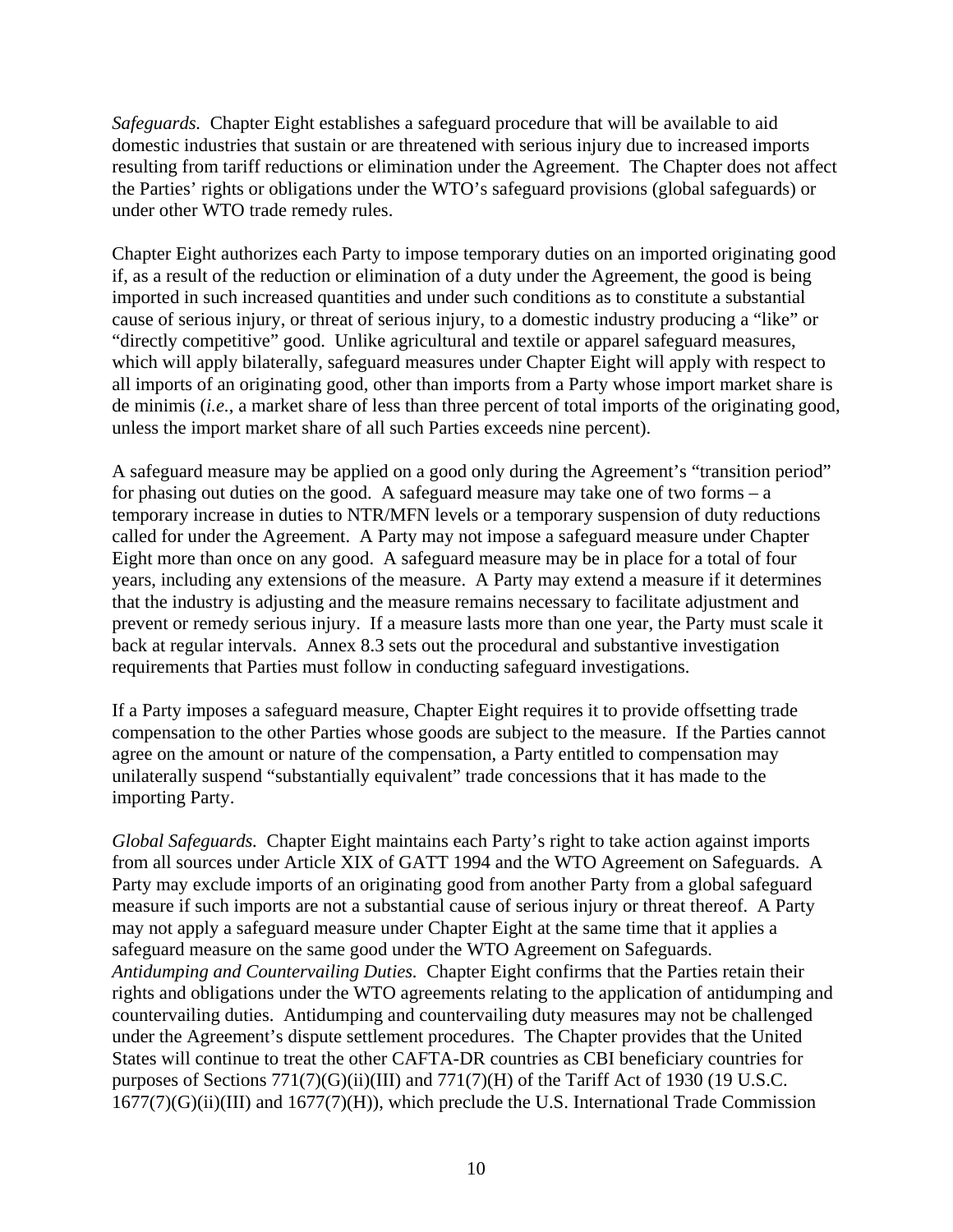from aggregating (or "cumulating") imports from CBI beneficiary countries with imports from non-beneficiary countries in determining in antidumping and countervailing duty investigations whether imports of a particular product from such beneficiary countries are injuring or threaten to injure a U.S. industry.

#### **Chapter Nine: Government Procurement**

Chapter Nine provides comprehensive obligations requiring each Party to apply fair and transparent procurement procedures and rules and prohibiting each government and its procuring entities from discriminating in purchasing practices against goods, services, and suppliers from the other Parties. The rules of Chapter Nine are broadly based on the rules of the WTO Agreement on Government Procurement.

*General Principles*. Chapter Nine establishes a basic rule of "national treatment," meaning that each Party's procurement rules and the entities applying those rules must treat goods, services, and suppliers of such goods and services from the other Parties in a manner that is "no less favorable" than the domestic counterparts. The Chapter also bars discrimination against locally established suppliers on the basis of foreign affiliation or ownership. Chapter Nine also provides rules aimed at ensuring a fair and transparent procurement process.

*Coverage and Thresholds.* Chapter Nine applies to purchases and other means of obtaining goods and services valued above certain dollar thresholds by those government departments, agencies, and enterprises listed in each Party's schedule. Specifically, the Chapter applies to procurements by listed "central" (*i.e.*, national or U.S. Federal) government agencies of goods and services valued at \$58,550 or more and construction services valued at \$6,725,000 or more. The equivalent thresholds for purchases by listed "sub-central" government entities (*i.e*., Central American and Dominican Republic municipalities and U.S. state government agencies) are \$477,000 and \$6,725,000, for goods and services and construction services, respectively. For the three-year period following entry into force of the Agreement, the Chapter applies, in the case of the Central American Parties and the Dominican Republic, to purchases of goods and services by central government agencies valued at \$117,100 or more and by sub-central government agencies valued at \$650,000 or more and purchases of construction services by either central or sub-central government agencies valued at \$8,000,000 or more. The Chapter's thresholds for listed "government enterprises" are either \$250,000 or \$538,000 for goods and services, and \$6,725,000 for construction services, except that for the three-year period following entry into force of the Agreement, the threshold for construction services in the Central American Parties and the Dominican Republic is \$8,000,000. All thresholds are subject to adjustment every two years for inflation. (Separate annexes to Chapter Nine establish special coverage rules with respect to procurement between (i) the Central American Parties, and (ii) each Central American Party and the Dominican Republic.)

*Transparency.* Chapter Nine establishes rules designed to ensure transparency in procurement procedures. Each Party must publish its laws, regulations, and other measures governing procurement, along with any changes to those measures. Procuring entities must publish notices of procurement opportunities in advance. The Chapter also lists minimum information that such notices must include.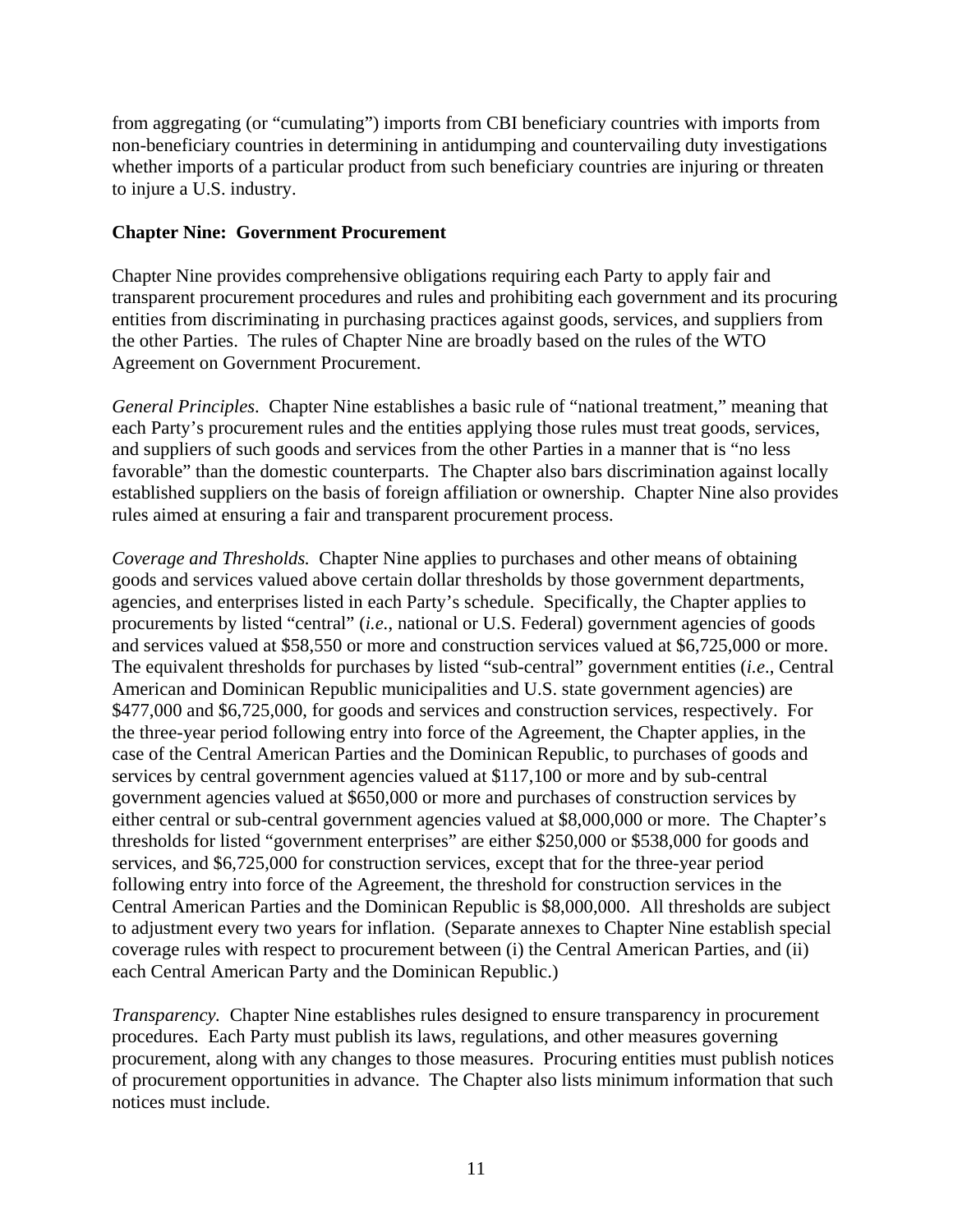*Tendering Rules*. Chapter Nine provides rules for setting deadlines on "tendering" (bidding on government contracts). It requires procuring entities to give suppliers all the information they need to prepare tenders, including the criteria that procuring entities will use to evaluate tenders. Entities must also, where appropriate, base their technical specifications (*i.e*., detailed descriptions of the goods or services to be procured) on performance-oriented criteria and international standards. Chapter Nine provides that procuring entities may not write technical specifications to favor a particular supplier, good, or service. It also sets out the circumstances under which procuring entities are allowed to use limited tendering, *i.e.*, award a contract to a supplier without opening the procurement to all interested suppliers.

*Award Rules*. Chapter Nine requires that to be considered for an award, a tender must be submitted by a qualified supplier. The tender must meet the criteria set out in the tender documentation, and procuring entities must base their award of contracts on those criteria. Procuring entities must publish information on awards, including the name of the supplier, a description of the goods or services procured, and the value of the contract. Chapter Nine also calls for each Party to ensure that suppliers may bring challenges against procurement decisions before independent reviewers.

*Additional Provisions.* Chapter Nine builds on the anti-corruption provisions of Chapter Eighteen, including by requiring each Party to maintain procedures to declare suppliers that have engaged in fraudulent or other illegal procurement actions ineligible for participation in the Party's procurement. It establishes procedures under which a Party may modify its coverage under the Chapter, such as when a Party privatizes an entity whose purchases are covered under the Chapter. It also provides that Parties may adopt or maintain measures necessary to protect: (1) public morals, order, or safety; (2) human, animal, or plant life or health, including environmental measures necessary to protect human, animal, or plant life or health; or (3) intellectual property. Parties may also adopt measures relating to goods or services of handicapped persons, philanthropic institutions, or prison labor.

# **Chapter Ten: Investment**

Chapter Ten establishes rules to protect investors from one Party against unfair or discriminatory government actions when they make or attempt to make investments in another Party's territory. Its provisions reflect traditional standards incorporated in earlier U.S. investment agreements (including those in the North American Free Trade Agreement and U.S. bilateral investment treaties) and in customary international law, and contain several innovations that were incorporated in the free trade agreements with Chile and Singapore as well as others.

*Key Concepts.* Under Chapter Ten, the term "investment" covers all forms of investment, including enterprises, securities, debt, intellectual property rights, licenses, and contracts. It includes both investments existing when the Agreement enters into force and future investments. The term "investor of a Party" encompasses U.S., Central American, and Dominican Republic nationals as well as firms (including branches) established in one of the Parties.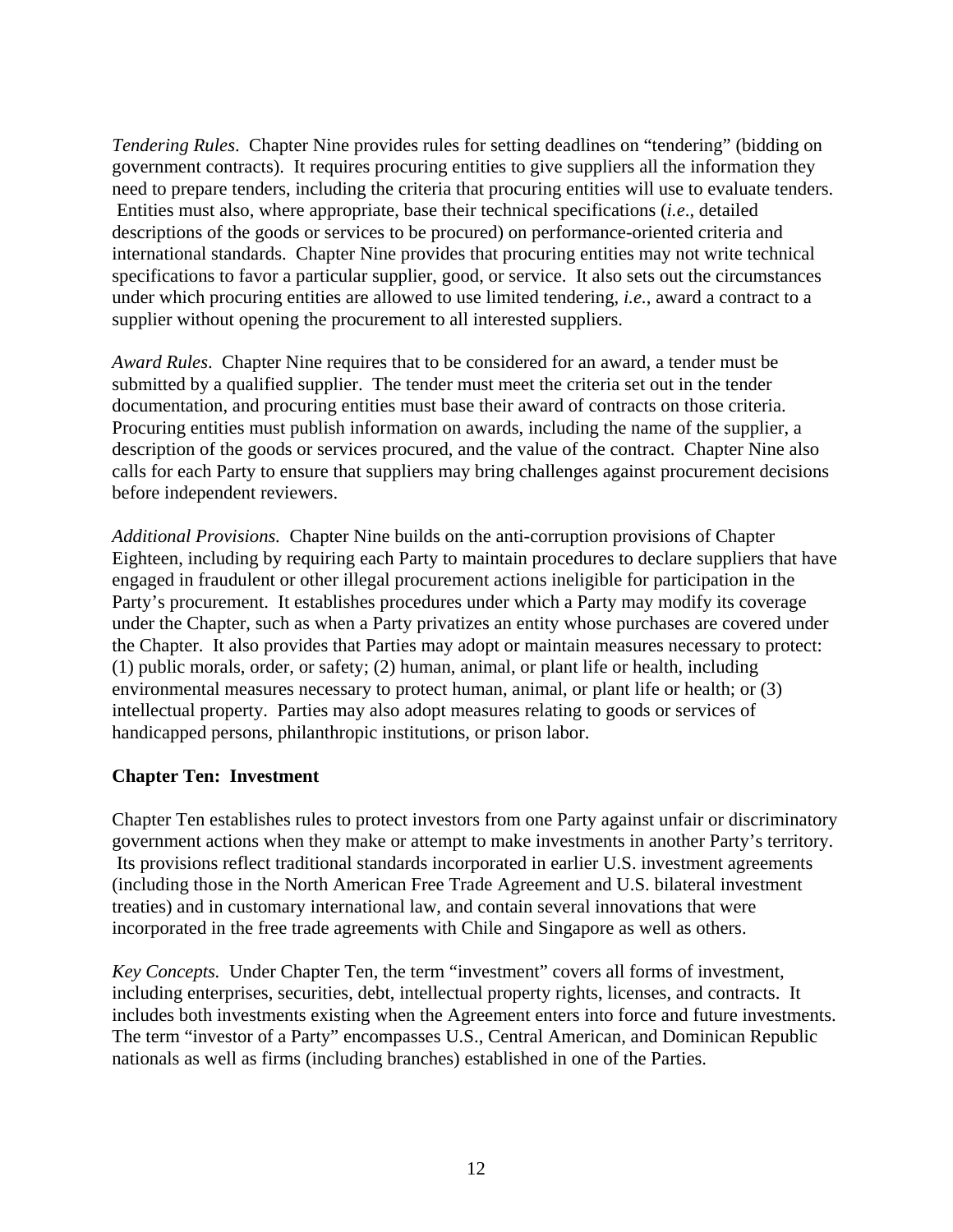*General Principles.* Investors enjoy six basic protections: (1) non-discriminatory treatment relative to domestic investors as well as investors of non-Parties; (2) limits on "performance requirements"; (3) free transfer of funds related to an investment; (4) protection from expropriation other than in conformity with customary international law; (5) a "minimum standard of treatment" in conformity with customary international law; (6) and the ability to hire key managerial personnel without regard to nationality. (As to this last protection, a Party may require that a majority of the board of directors be of a particular nationality, as long as this does not prevent the investor from controlling its investment.)

*Sectoral Coverage and Non-Conforming Measures.* With the exception of investments in or by regulated financial institutions (which are treated in Chapter Twelve), Chapter Ten generally applies to all sectors, including service sectors. However, each Party has listed in annexes to the Chapter particular sectors or measures for which it negotiated an exemption from the Chapter's rules relating to national treatment, most favored nation treatment, performance requirements, or senior management and boards of directors. All current state and local laws and regulations are exempted from these rules. A Party may liberalize a measure that it has exempted, but it may not make such measures more restrictive.

*Investor-State Disputes.* Chapter Ten provides a mechanism for an investor of a Party to submit to binding international arbitration a claim for damages against another Party. The investor may assert that the Party has breached a substantive obligation under the Chapter or that the Party has breached an investment agreement with, or an investment authorization granted to, the investor. "Investment agreements" and "investment authorizations" are particular types of arrangements between an investor and a host government based on contracts and authorizations, respectively. These terms are defined in Chapter 10.

Chapter Ten affords public access to information on the Chapter's investor-State proceedings. For example, Chapter Ten requires that hearings will generally be open to the public and that key documents will be publicly available, with exceptions for confidential business information. The Chapter also authorizes tribunals to accept amicus submissions from the public. In addition, the Chapter includes provisions similar to those used in U.S. courts to dispose quickly of frivolous claims. Finally, an annex to Chapter Ten calls on the Parties, within three months of the date of entry into force of the Agreement, to initiate negotiations to develop an appellate body to review arbitral awards rendered by tribunals under the Chapter.

Chapter Ten also provides that, "except in rare circumstances," nondiscriminatory regulatory actions designed and applied to meet legitimate public welfare objectives, such as public health and the environment, are not expropriatory.

# **Chapter Eleven: Cross-Border Trade in Services**

Chapter Eleven governs measures affecting cross-border trade in services between the Parties. Certain provisions also apply to measures affecting investments to supply services. Chapter provisions are drawn in part from the services provisions of the NAFTA and the WTO General Agreement on Trade in Services (GATS), as well as priorities that have emerged since those agreements.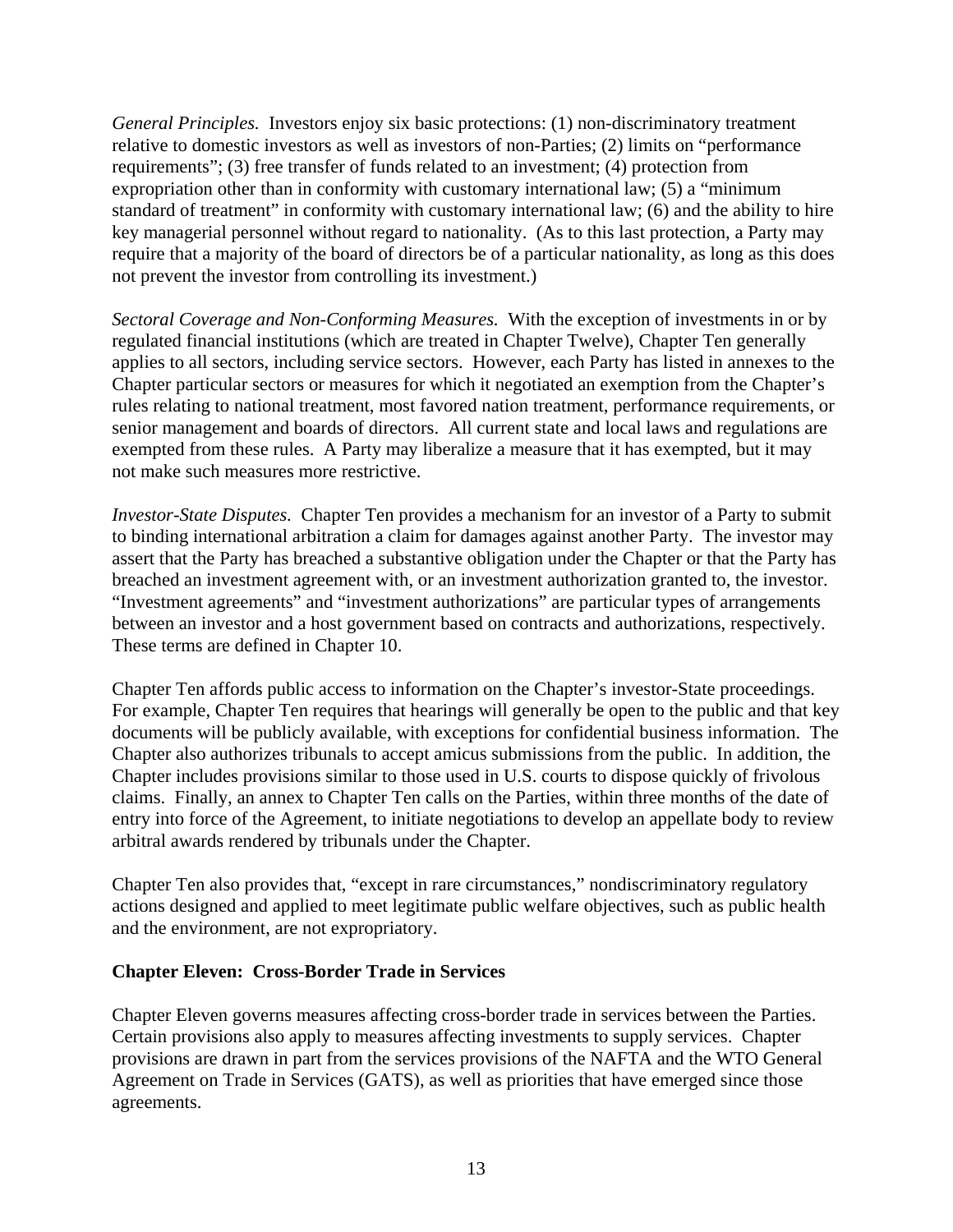*Key Concepts.* Under the Agreement, cross-border trade in services covers supply of a service:

- \$ from the territory of one Party into the territory of another Party (*e.g.,* electronic delivery of services from the United States to Costa Rica);
- in the territory of a Party by a person of that Party to a person of another Party  $(e.g., a$ Guatemalan company provides services to U.S. visitors in Guatemala); and
- by a national of a Party in the territory of another Party (*e.g.*, a U.S. lawyer provides legal services in El Salvador).

Chapter Eleven should be read together with Chapter Ten (Investment), which establishes rules pertaining to the treatment of service firms that choose to provide their services through a local presence, rather than cross-border. Chapter Eleven applies where, for example, a service supplier is temporarily present in a territory of a Party and does not operate through a local investment.

*General Principles.* Among Chapter Eleven's core obligations are requirements to provide national treatment and MFN treatment to service suppliers of the other Parties. Thus, each Party must treat service suppliers of another Party no less favorably than its own suppliers or those of any other country. This commitment applies to state and local governments as well as the federal government. Chapter provisions relate to the rights of existing service suppliers as well as those who seek to supply services, subject to any reservations by a Party. The Chapter also includes a provision prohibiting the Parties from requiring firms to establish a local presence as a condition for supplying a service on a cross-border basis. In addition, certain types of market access restrictions to the supply of services (*e.g.*, that limit the number of firms that may offer a particular service or that restrict or require specific types of legal structures or joint ventures with local companies in order to supply a service) are also barred. The Chapter's market access rules apply both to services supplied on a cross-border basis and through a local investment.

*Sectoral Coverage and Non-Conforming Measures.* Chapter Eleven applies across virtually all services sectors. The chapter excludes financial services (which are addressed in Chapter Twelve), except that certain provisions of Chapter Eleven apply to investments in unregulated financial services that are covered by Chapter Ten (Investment). In addition, Chapter Eleven does not cover air transportation, although it does apply to specialty air services and aircraft repair and maintenance.

Each Party has listed in annexes measures in particular sectors for which it negotiated exemptions from the chapter's core obligations. All existing state and local laws and regulations are exempted from these obligations. Once a Party, including a state or local government, liberalizes a measure that it has exempted, however, it must, in most cases, thereafter maintain the measure at least at that level of openness.

*Specific Commitments*. Chapter Eleven includes a comprehensive definition of express delivery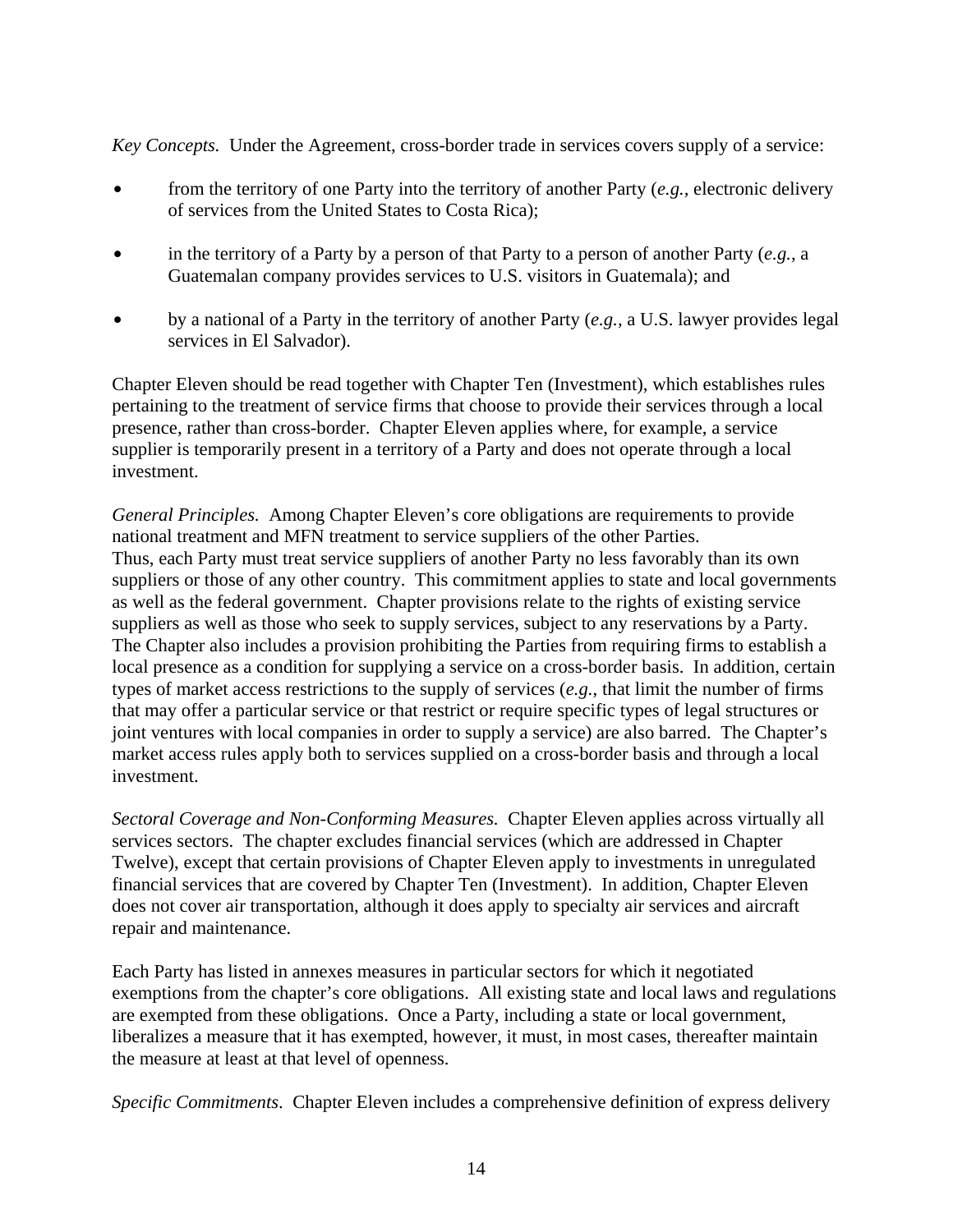services that requires each Party to provide national treatment, MFN treatment, and additional benefits to express delivery services of the other Parties. The Chapter provides that the Central American Parties and the Dominican Republic may not adopt or maintain any restriction on express delivery services that was not in place on the date the Agreement was signed. The Chapter also addresses the issue of postal monopolies directing revenues derived from monopoly postal services to confer an advantage on express delivery services. Costa Rica, the Dominican Republic, El Salvador, Guatemala, and Honduras also made commitments regarding their "dealer protection" regimes. Under existing "dealer protection" regimes, U.S. firms may be tied to exclusive or inefficient distributor arrangements. The commitments under the Agreement give U.S. firms and their Central American and Dominican Republic partners more freedom to contract the terms of their commercial relations and encourage the use of arbitration to resolve disputes between parties to dealer contracts.

*Transparency and Domestic Regulation.* Provisions on transparency and domestic regulation complement the core rules of Chapter Eleven. The transparency rules apply to the development and application of regulations governing services. The Chapter's rules on domestic regulation govern the operation of approval and licensing systems for service suppliers. Like the Chapter's market access rules, its provisions on transparency and domestic regulation cover services supplied both on a cross-border basis and through a local investment. An annex to Chapter Eleven sets out specific commitments that individual Parties have agreed to undertake.

*Exclusions.* Chapter Eleven excludes any service supplied "in the exercise of governmental authority" – that is, a service that is provided on a non-commercial and non-competitive basis. Chapter Eleven also does not generally apply to government subsidies, although the Parties have undertaken a commitment relating to cross-subsidization of express delivery services.

# **Chapter Twelve: Financial Services**

Chapter Twelve provides rules governing each Party's treatment of: (1) financial institutions of another Party; (2) investors of another Party, and their investments, in financial institutions; and (3) cross-border trade in financial services.

*Key Concepts.* The Chapter defines a "financial institution" as any financial intermediary or other institution authorized to do business and regulated or supervised as a financial institution under the law of the Party where it is located. A "financial service" is any service of a financial nature, including, for example, insurance, banking, securities, asset management, financial information and data processing services, and financial advisory services.

*General Principles*. Chapter Twelve's core obligations parallel those in Chapters Ten (Investment) and Eleven (Cross-Border Trade in Services). Specifically, Chapter Twelve imposes rules requiring national treatment and MFN treatment, prohibits certain quantitative restrictions on market access of financial institutions, and bars restrictions on the nationality of senior management. As appropriate, these rules apply to measures affecting financial institutions, investors and investments in financial institutions of another Party, and services companies that are currently supplying and that seek to supply financial services on a crossborder basis. As between the Central American Parties and the Dominican Republic, obligations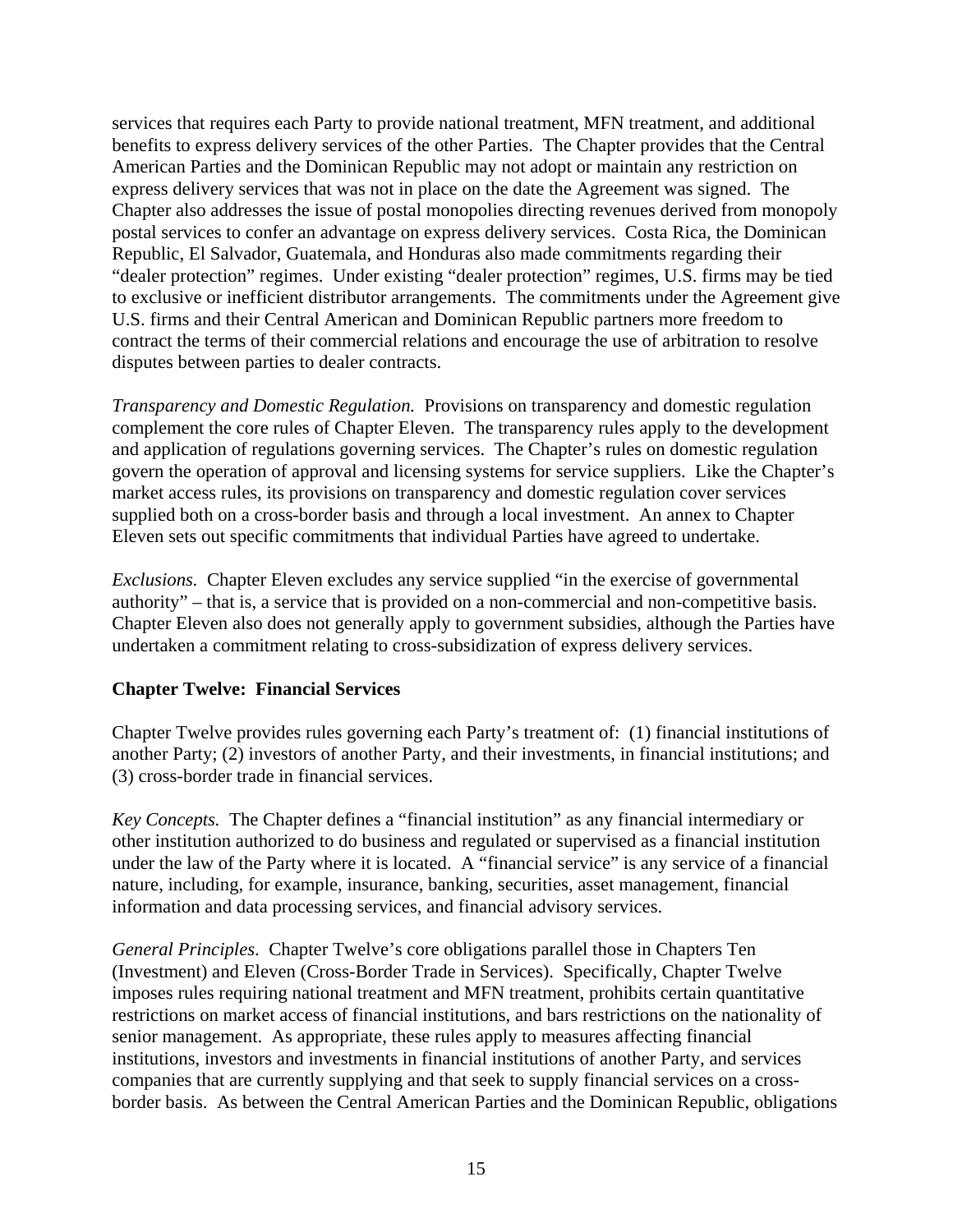pertaining to banking services, or as between Guatemala and the Dominican Republic, financial services generally, do not apply until two years after entry into force of the Agreement. *Non-Conforming Measures*. Similar to Chapters Ten and Eleven, each Party has listed in an annex to Chapter Twelve particular financial services measures for which it negotiated exemptions from the Chapter's core obligations. Existing non-conforming U.S. state and local laws and regulations are exempted from these obligations. Once a Party, including a state or local government, liberalizes one of these non-conforming measures, however, it must, in most cases, maintain the measure at least at that new level of openness.

*Other Provisions.* Chapter Twelve also includes provisions on regulatory transparency, "new" financial services, self-regulatory organizations, and the expedited availability of insurance products.

*Relationship to Other Chapters.* Measures that a Party applies to financial services suppliers of another Party, other than regulated financial institutions, that make or operate investments in the Party's territory are covered principally by Chapter Ten (Investment) and certain provisions of Chapter Eleven (Cross-Border Trade in Services). In particular, the core obligations of Chapter Ten apply to such measures, as do the market access, transparency, and domestic regulation provisions of Chapter Eleven. Chapter Twelve incorporates by reference certain provisions of Chapter Ten, such as those relating to transfers and expropriation.

#### **Chapter Thirteen: Telecommunications**

Chapter Thirteen creates disciplines beyond those imposed under Chapters Ten (Investment) and Eleven (Cross-Border Trade in Services) on regulatory measures affecting telecommunications trade and investment between the Parties. It is designed to ensure that service suppliers of each Party have non-discriminatory access to public telecommunications networks in the territories of the other Parties. In addition, the Chapter requires each Party to regulate its dominant telecommunications suppliers in ways that will ensure a level playing field for new entrants. Chapter Thirteen also seeks to ensure that telecommunications regulations are set by independent regulators applying transparent procedures, and is designed to encourage adherence to principles of deregulation and technological neutrality.

*Key Concepts.* Under Chapter Thirteen, a "public telecommunications service" is any telecommunications service that a Party requires to be offered to the public generally. The term includes voice and data transmission services. It does not include the offering of "information services" (*e.g.,* services that enable users to create, store, or process information over a network). A "major supplier" is a company that, by virtue of its market position or control over certain facilities, can materially affect the terms of participation in the market.

*Competition.* Chapter Thirteen establishes rules promoting competition in telecommunications services. It also provides flexibility to account for changes that may occur through new legislation or regulatory decisions. The Chapter includes commitments by each Party to:

ensure that all service suppliers of another Party that seek to access or use a public telecommunications network in the Party's territory can do so on reasonable and non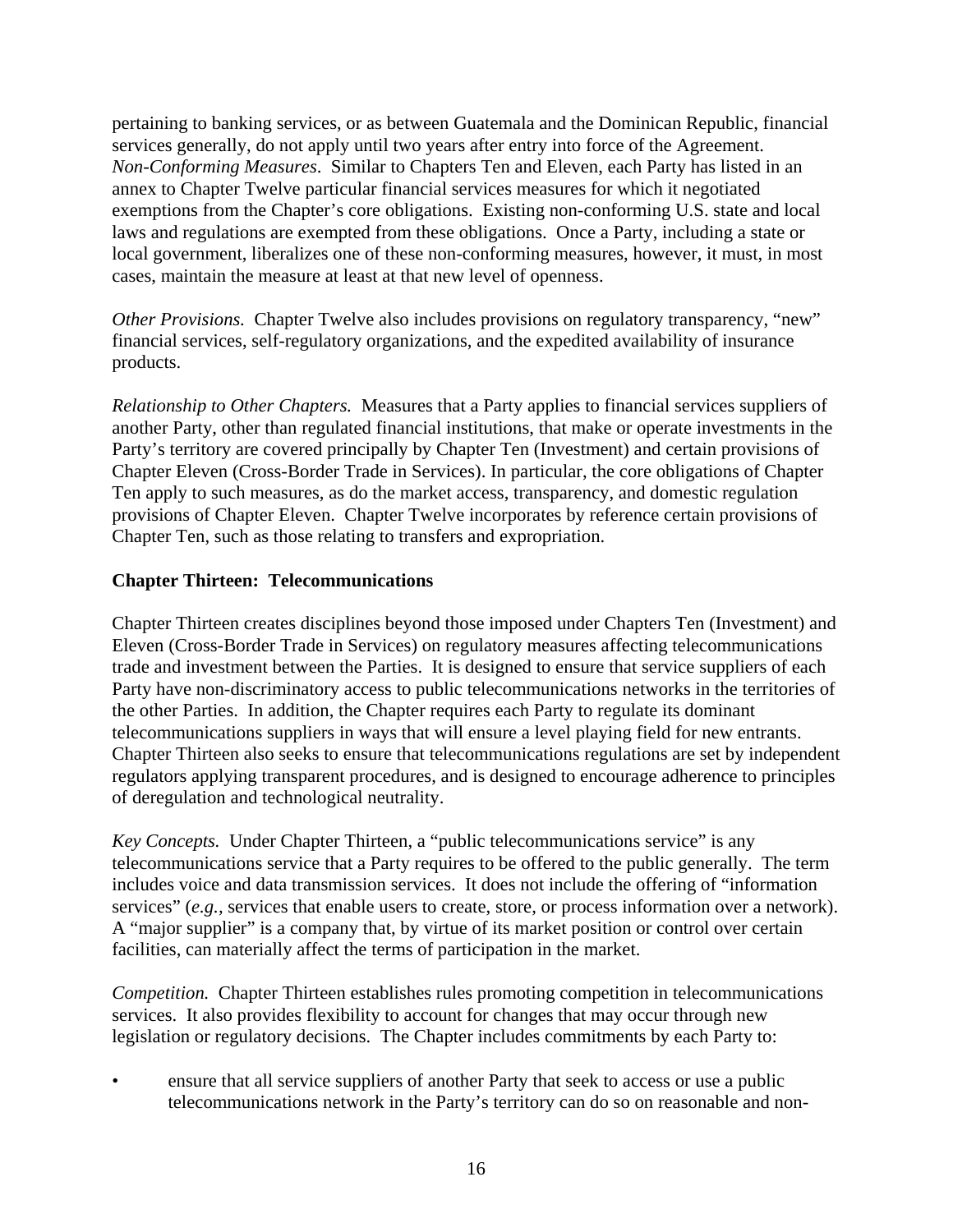discriminatory terms (*e.g.*, El Salvador must ensure that its public phone companies do not provide preferential access to Salvadoran banks or Internet service providers, to the detriment of U.S. competitors);

- give another Party's telecommunications suppliers, in particular, the right to interconnect their networks with public networks in the Party's territory;
- ensure that telecommunications suppliers of another Party that seek to build physical networks in the Party's territory have access to key physical facilities where they can install equipment, thus facilitating cost-effective investment;
- ensure that telecommunications suppliers of another Party enjoy the right to lease lines to supplement their own networks or, alternatively, purchase telecommunications services from domestic suppliers and resell them in order to build a customer base; and
- impose disciplines on the behavior of "major suppliers."

*Regulation.* The Chapter addresses key regulatory concerns that may create barriers to trade and investment in telecommunications services. In particular, the Parties:

- will adopt procedures that will help ensure that they maintain open and transparent telecommunications regulatory regimes, including requirements to publish interconnection agreements and service tariffs;
- will require their telecommunications regulators to explain their rule-making decisions and provide foreign suppliers the right to challenge those decisions;
- may elect to deregulate telecommunications services when competition emerges and certain standards are met; and
- will avoid impeding telecommunications suppliers from choosing technologies they consider appropriate for supplying their services.

*Costa Rica*. Costa Rica's obligations with respect to telecommunications are contained in a separate annex to Chapter 13. The annex recognizes the unique nature of Costa Rica's social policy on telecommunications and commits Costa Rica to undertake certain obligations as of January 1, 2006. These obligations include ensuring that enterprises have access to, and use of, public telecommunications services, and that suppliers of public communications services are provided interconnection with major suppliers.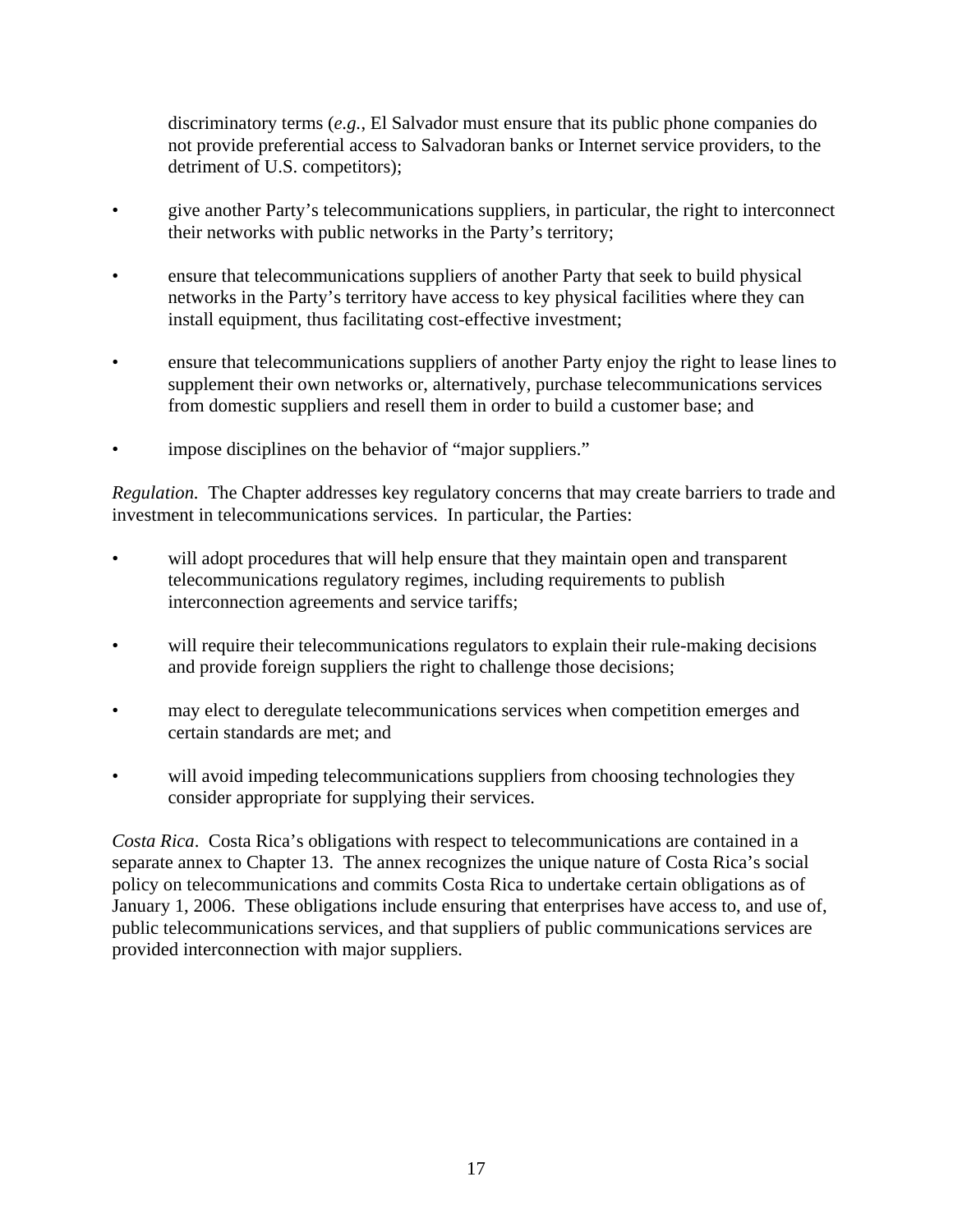# **Chapter Fourteen: Electronic Commerce**

Chapter Fourteen establishes rules designed to prohibit discriminatory regulation of electronic trade in digitally encoded products such as computer programs, video, images, and sound recordings. The Chapter represents a major advance over previous international understandings on this subject.

*Customs Duties*. Chapter Fourteen provides that a Party may not impose customs duties on digital products of another Party transmitted electronically and will determine the customs value of an imported carrier medium bearing a digital product based on the value of the carrier medium alone, without regard to the value of the digital product stored on the carrier medium.

*Non-Discrimination*. Chapter Fourteen requires the Parties to apply the principles of national treatment and MFN treatment to trade in electronically-transmitted digital products. Thus, a Party may not discriminate against electronically-transmitted digital products on the grounds that they have a nexus to another country, either because they have undergone certain specific activities (*e.g.*, creation, production, first sale) there or are associated with certain categories of persons of another Party or a non-Party (*e.g.*, authors, performers, producers). Nor may a Party provide less favorable treatment to digital products that have a nexus to another Party than it gives to like products that have a nexus to a third country. The non-discrimination rules do not apply to non-conforming measures adopted under Chapters Ten (Investment), Eleven (Cross-Border Trade in Services), or Twelve (Financial Services).

*Cooperation*. Chapter Fourteen provides for future cooperation between the Parties, including exchanging information in areas such as data privacy and cyber-security.

# **Chapter Fifteen: Intellectual Property Rights**

Chapter Fifteen complements and enhances existing international standards for the protection of intellectual property and the enforcement of intellectual property rights, consistent with U.S. law.

*General Provisions.* Under Chapter Fifteen the Parties are obligated to ratify or accede to several agreements on intellectual property rights, including, by the date of entry into force of the Agreement, the WIPO Copyright Treaty and WIPO Performances and Phonograms Treaty, and, within specified time frames, the International Convention for the Protection of New Varieties of Plants, the Trademark Law Treaty, the Brussels Convention Relating to the Distribution of Programme-Carrying Satellite Signals, and the Patent Cooperation Treaty. The United States is already a Party to these Agreements. National treatment requirements apply broadly.

*Trademarks and Geographical Indications*. Chapter Fifteen establishes that marks include marks in respect of goods and services, collective marks, and certification marks, and that geographical indications are eligible for protection as marks. It sets out rules with respect to the registration of marks and geographical indications. Each Party must provide protection for marks and geographical indications, including protecting preexisting trademarks against infringement by later geographical indications. Furthermore, the Parties must provide efficient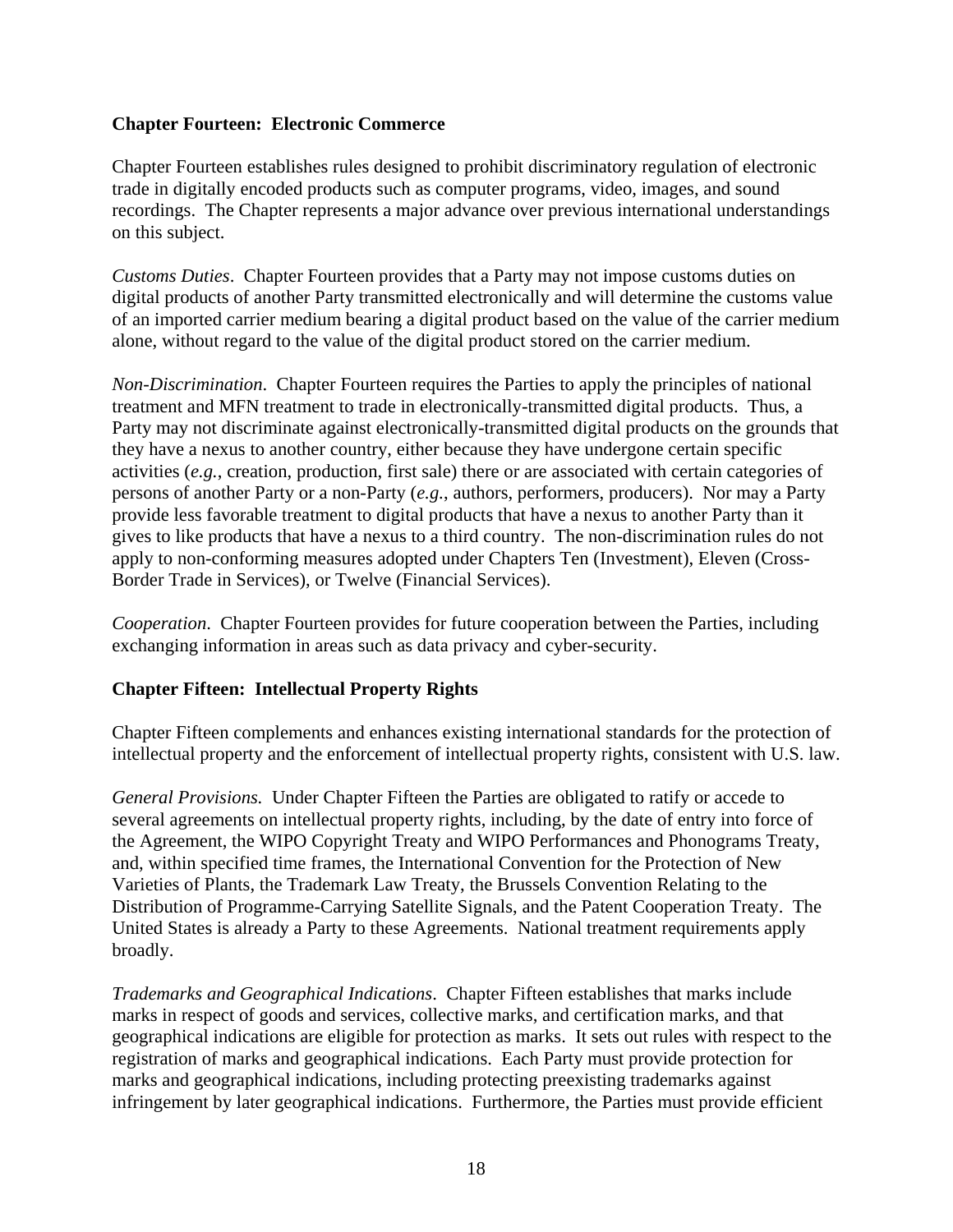and transparent procedures governing the application for protection of marks and geographical indications. The Chapter also provides for rules on domain name management that require a dispute resolution procedure to prevent trademark cyber-piracy.

*Copyright and Related Rights.* Chapter Fifteen provides broad protection of copyright and related rights, affirming and building on rights set out in several international agreements. For instance, each Party must provide copyright protection for the life of the author plus 70 years (for works measured by a person's life), or 70 years (for corporate works). The Chapter clarifies that the right to reproduce literary and artistic works, recordings, and performances encompasses temporary copies, an important principle in the digital realm. It also calls for each Party to provide a right of communication to the public, which will further ensure that right holders have the exclusive right to make their works available online. The Chapter specifically protects the rights of performers and producers of phonograms.

To curb copyright piracy, government agencies of the Parties must use only legitimate computer software, setting an example for the private sector. The Chapter also includes provisions on anticircumvention, under which the Parties commit to prohibit tampering with technology used to protect copyrighted works. In addition, Chapter Fifteen sets out obligations with respect to the liability of Internet service providers in connection with copyright infringements that take place over their networks. Finally, recognizing the importance of satellite broadcasts, Chapter Fifteen ensures that each Party will protect encrypted program-carrying satellite signals. It obligates the Parties to extend protection to the signals themselves, as well as to the content contained in the signals.

*Patents.* Chapter Fifteen also includes a variety of provisions for the protection of patents. The Parties agree to make patents available for any invention, subject to limited exclusions, and confirm the availability of patents for new uses or methods of using a known product. The Chapter provides for protection to stop imports of patented products when the patent owner has placed restrictions on import by contract or other means. To guard against arbitrary revocation of patents, each Party must limit the grounds for revoking a patent to the grounds that would have justified a refusal to grant the patent. Under Chapter Fifteen, Parties must provide adjustments to the patent term to compensate for unreasonable delays that occur while granting the patent, as well as unreasonable curtailment of the effective patent term as a result of the marketing approval process for pharmaceutical products.

*Certain Regulated Products*. Chapter Fifteen includes specific measures relating to certain regulated products, including pharmaceuticals and agricultural chemicals. Among other things, it protects test data that a company submits in seeking marketing approval for such products by precluding other firms from relying on the data. It provides specific periods for such protection – five years for pharmaceuticals and ten years for agricultural chemicals. This means, for example, that during the period of protection, test data that a company submits for approval of a new agricultural chemical product could not be used without that company's consent in granting approval to market a combination product. The Chapter also requires Parties to implement measures to prevent the marketing of pharmaceutical products that infringe patents.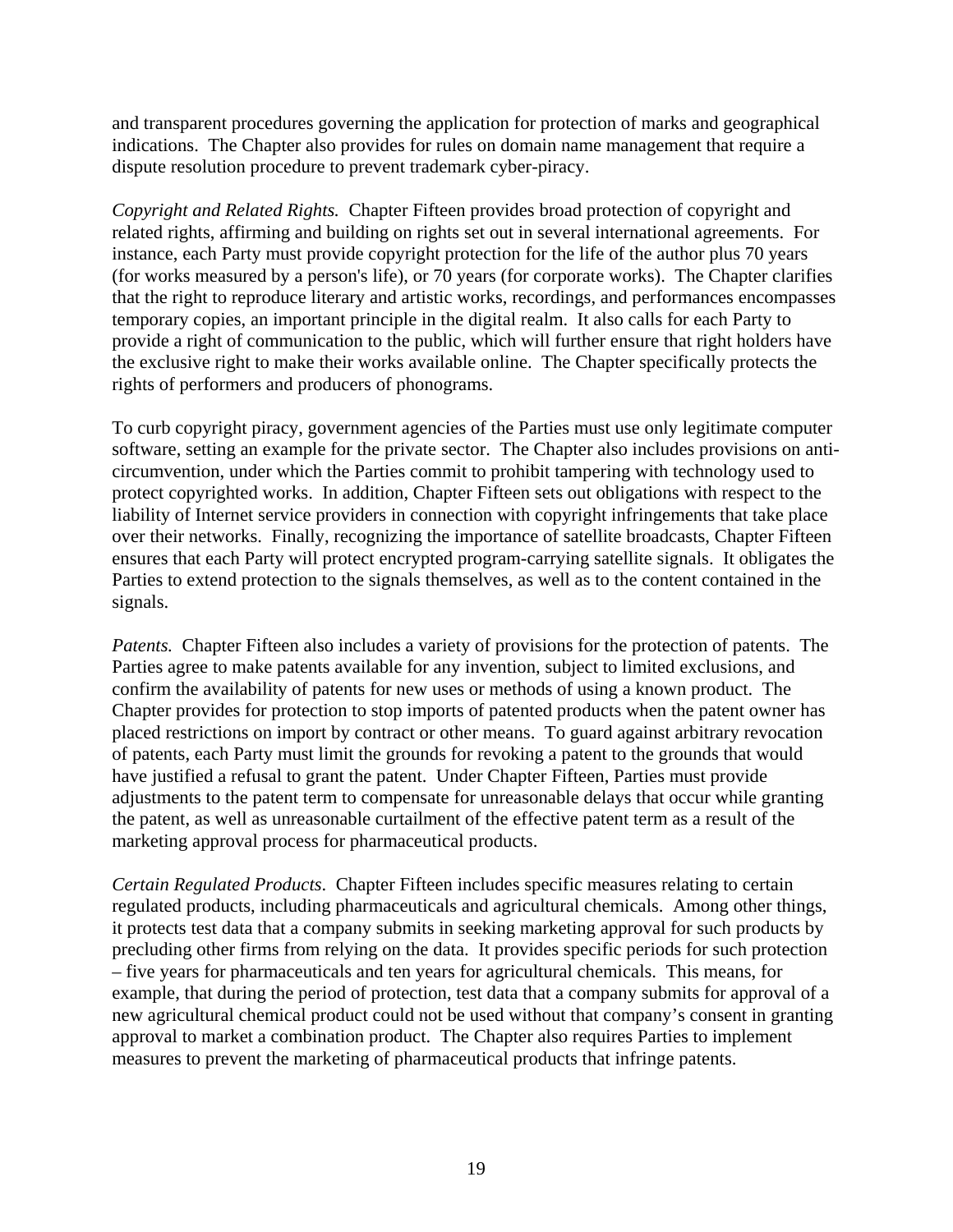*Enforcement Provisions.* Chapter Fifteen also creates obligations with respect to the enforcement of intellectual property rights. Among these, the Parties, in determining damages, must take into account the value of the legitimate goods as well as the infringer's profits. The Chapter also provides for damages based on a fixed range (*i.e.*, "statutory damages"), at the option of the right holder or alternatively additional damages in cases involving copyright infringement

Chapter Fifteen provides that the Parties' law enforcement agencies must have authority to seize suspected pirated and counterfeit goods, the equipment used to make or transmit them, and documentary evidence. Each Party must give its courts authority to order the forfeiture and/or destruction of such items. Chapter Fifteen also requires each Party to empower its law enforcement agencies to take enforcement action at the border against pirated or counterfeit goods without waiting for a formal complaint. Chapter Fifteen provides that each Party must apply criminal penalties against counterfeiting and piracy, including end-user piracy.

*Transition Periods*. Most obligations in the Chapter take effect upon the Agreement's entry into force. However, the Central American Parties and the Dominican Republic may delay giving effect to certain specified obligations for periods ranging from six months to four years from the date of entry into force of the Agreement.

# **Chapter Sixteen: Labor**

Chapter Sixteen sets out the Parties' commitments and undertakings regarding trade-related labor rights. Chapter Sixteen draws on the North American Agreement on Labor Cooperation (the supplemental NAFTA labor agreement) and the labor provisions of other recent U.S. FTAs, including those with Jordan, Chile, Singapore, Australia, and Morocco. The Chapter goes further than these prior FTAs, however, in that it contains the most comprehensive set of commitments and undertakings regarding trade-related labor rights. As described below, the Chapter (i) includes detailed provisions to ensure that labor law enforcement is fair, equitable, and transparent; (ii) requires Parties to provide for public input on labor matters; and (iii) establishes a detailed framework that will assist Parties to develop the institutional capacity to fulfill the goals of the Chapter.

*General Principles.* Under Chapter Sixteen, the Parties reaffirm their obligations as members of the International Labor Organization (ILO) and under the 1998 ILO *Declaration on Fundamental Principles and Rights at Work*. Each Party must strive to ensure that its law recognizes and protects the fundamental labor principles spelled out in the ILO Declaration as listed in the Chapter. Each Party also must strive to ensure that it does not derogate from or waive the protections of its labor laws to encourage trade with or investment from another Party. The Parties also commit to afford procedural guarantees that ensure workers and employers have access to fair, equitable, and transparent procedures in the enforcement of labor laws. While committing each Party to effective enforcement of its labor laws, the Chapter also recognizes each Party's right to establish its own labor laws, exercise discretion in investigatory, regulatory, prosecutorial, and compliance matters, and allocate enforcement resources.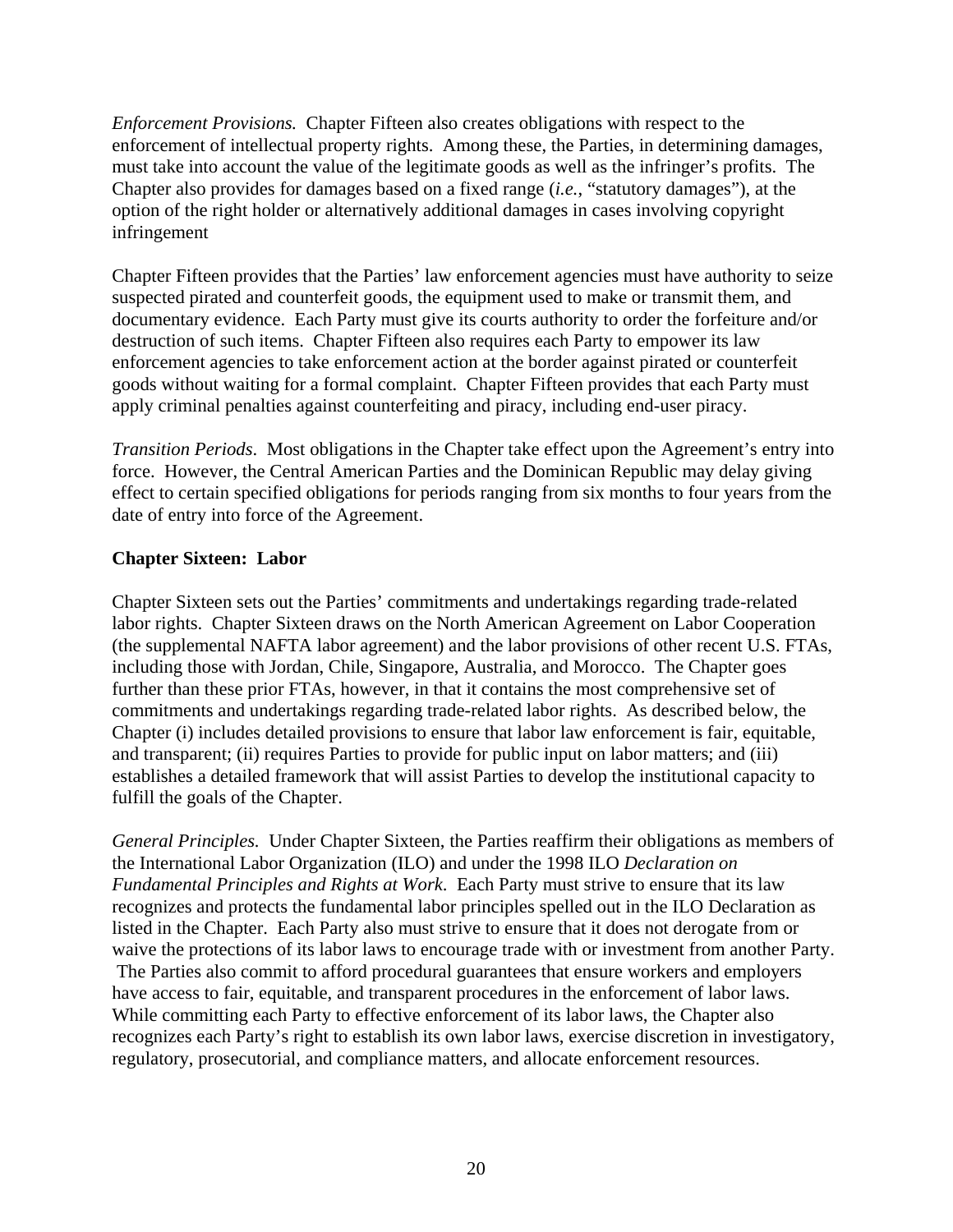*Effective Enforcement.* In Chapter Sixteen each Party commits not to fail to effectively enforce its labor laws on a sustained or recurring basis in a manner affecting trade between the Parties. The Chapter defines labor laws to include those related to: (1) the right of association; (2) the right to organize and bargain collectively; (3) a prohibition of forced or compulsory labor; (4) a minimum age for the employment of children and elimination of the worst forms of child labor; and (5) acceptable conditions of work with respect to wages, hours, and occupational safety and health. For the United States, "labor laws" includes federal statutes and regulations addressing these areas, but it does not cover state or local labor laws.

*Procedural Guarantees*. In Chapter Sixteen, the Parties also commit to afford procedural guarantees that ensure workers and employers have access to fair, equitable, and transparent procedures in the enforcement of labor laws. To this end, each Party must ensure that workers and employers have access to tribunals for the enforcement of its labor laws and that decisions of such tribunals are in writing, made publicly available, and based on information or evidence in respect of which the parties were offered the opportunity to be heard. In addition, hearings in such proceedings must be open to the public, except where the administration of justice otherwise requires. Chapter Sixteen also commits each Party to make remedies available to ensure the enforcement of its labor laws. Such remedies might include orders, fines, penalties, or temporary workplace closures.

*Dispute Settlement.* Chapter Sixteen provides for cooperative consultations if a Party believes that another Party is not complying with the obligations in this Chapter. If the matter concerns a Party's compliance with its obligation not to fail to effectively enforce its labor law, the complaining Party may, after an initial 60-day consultation period under Chapter Sixteen, invoke the provisions of Chapter Twenty (Dispute Settlement) by requesting additional consultations or a meeting of the Agreement's cabinet-level Free Trade Commission under that Chapter. If the Commission is unable to resolve the dispute, the matter may be referred to a dispute settlement panel. The Parties will maintain a roster of experts to serve on any dispute settlement panel convened to hear disputes regarding a Party's obligation to effectively enforce its labor laws.

*Cooperation and Capacity Building.* Chapter Sixteen establishes a cabinet-level Labor Affairs Council to oversee the Chapter's implementation and to provide a forum for consultations and cooperation on labor matters. The Chapter requires each Party to designate a contact point for communications with the other Parties and the public regarding the Chapter. Each Party's contact point must provide transparent procedures for the submission, receipt, and consideration of any communications from the public relating to the provisions of the Chapter.

The Chapter also creates a labor cooperation and capacity building mechanism through which the Parties will work together to strengthen each Party's institutional capacity to fulfill the goals of the Labor Chapter. In particular, the mechanism will assist the Parties to establish priorities for, and carry out, bilateral and regional cooperation and capacity building activities relating to such topics as: the effective application of fundamental labor rights; legislation and practice relating to compliance with ILO Convention 182 on the worst forms of child labor; strengthening labor inspection systems and the institutional capacity of labor administrations and tribunals; mechanisms for supervising compliance with laws and regulations pertaining to working conditions; and the elimination of gender discrimination in employment.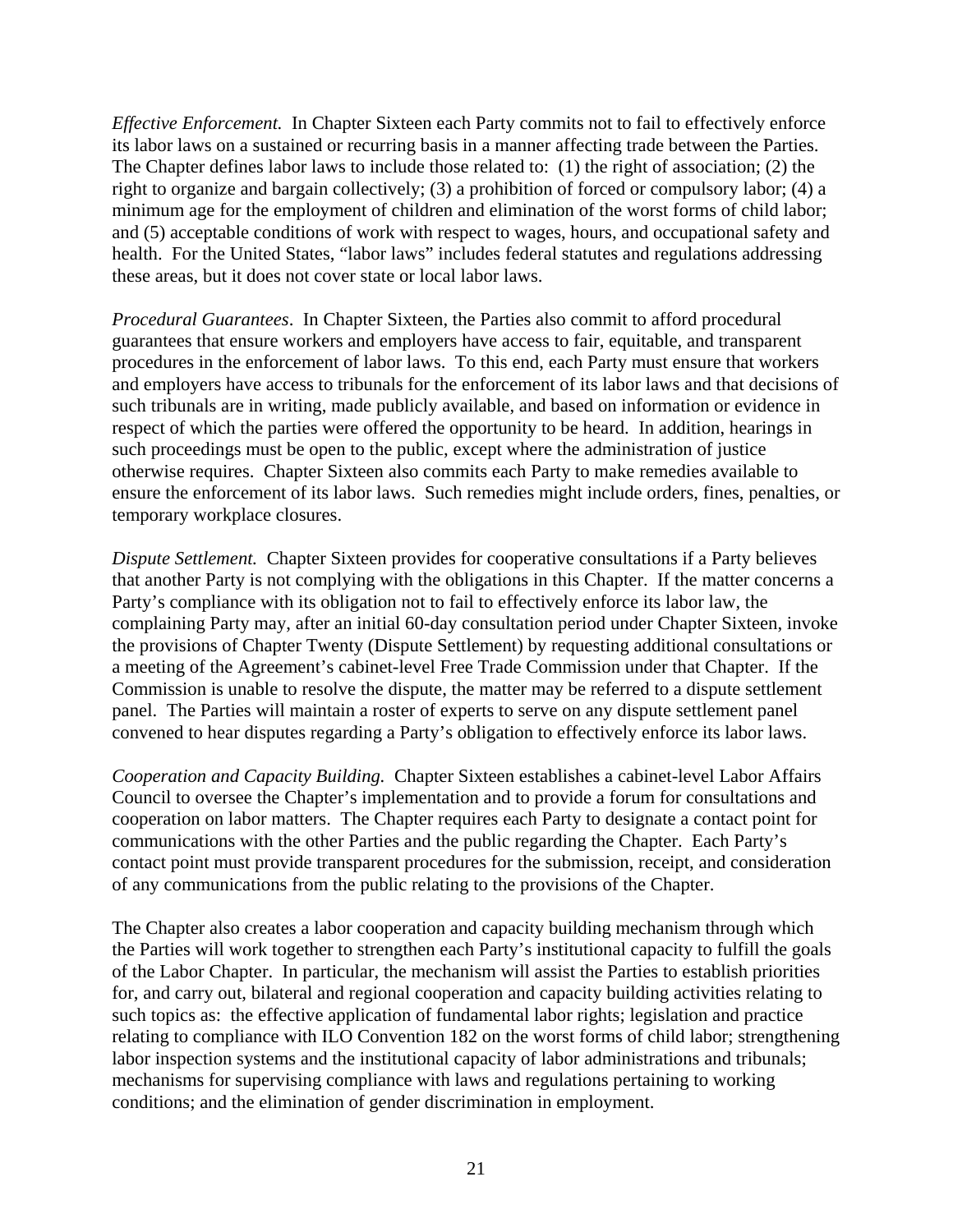#### **Chapter Seventeen: Environment**

Chapter Seventeen sets out the Parties' commitments and undertakings regarding environmental protection. Chapter Seventeen draws on the North American Agreement on Environmental Cooperation and the environmental provisions of other recent U.S. FTAs, including those with Jordan, Chile, Singapore, Australia, and Morocco. The Chapter goes further than these prior FTAs, however. In particular, the CAFTA-DR is the first U.S. FTA that includes a process for public submissions on environmental enforcement matters in the body of the FTA.

*General Principles*. Under Chapter Seventeen, the Parties must ensure that their laws provide for high levels of environmental protection. Each Party also must strive not to weaken or reduce its environmental laws to encourage trade with or investment from another Party. Chapter Seventeen further includes commitments to enhance cooperation between the Parties in environmental matters and encourages the Parties to develop voluntary, market-based mechanisms as one means for achieving and sustaining high levels of environmental protection.

*Effective Enforcement.* In Chapter Seventeen each Party commits not to fail to effectively enforce its environmental laws on a sustained or recurring basis in a manner affecting trade between the Parties. At the same time, the Chapter recognizes the right of each Party to: (1) establish its own environmental laws; (2) exercise discretion in regulatory, prosecutorial, and compliance matters; and (3) allocate enforcement resources in a bona fide manner. For the United States, "environmental laws" includes federal environmental statutes and regulations enforceable by the federal government.

*Procedural Matters*. Chapter Seventeen commits each Party to make judicial, quasi-judicial, or administrative proceedings available to sanction or remedy violations of its environmental laws. Each Party must ensure that such proceedings are fair, equitable, and transparent, and, to this end, comply with due process of law and are open to the public, except where the administration of justice otherwise requires. The Chapter requires each Party to ensure that interested persons may request the Party's competent authorities to investigate alleged violations of its environmental laws and that each Party's competent authorities give such requests due consideration. Chapter Seventeen also commits each Party to make appropriate and effective remedies available for violations of its environmental laws. Such remedies may include, for example, fines, injunctions, or requirements to take remedial action or pay for damage to the environment.

*Public Submissions*. Chapter Seventeen commits each Party to provide for the receipt and consideration of public submissions on matters related to the Chapter. In addition, the Chapter provides that any person of a Party may file a submission with a secretariat asserting that a Party has failed to effectively enforce its environmental laws. The secretariat will review the submission according to specified criteria and in appropriate cases recommend to the Environmental Affairs Council that a factual record concerning the matter be developed. The secretariat will prepare a factual record if one member of the Environmental Affairs Council instructs it to do so. The Council will consider the record and, where appropriate, provide recommendations to an environmental cooperation commission that will be created under a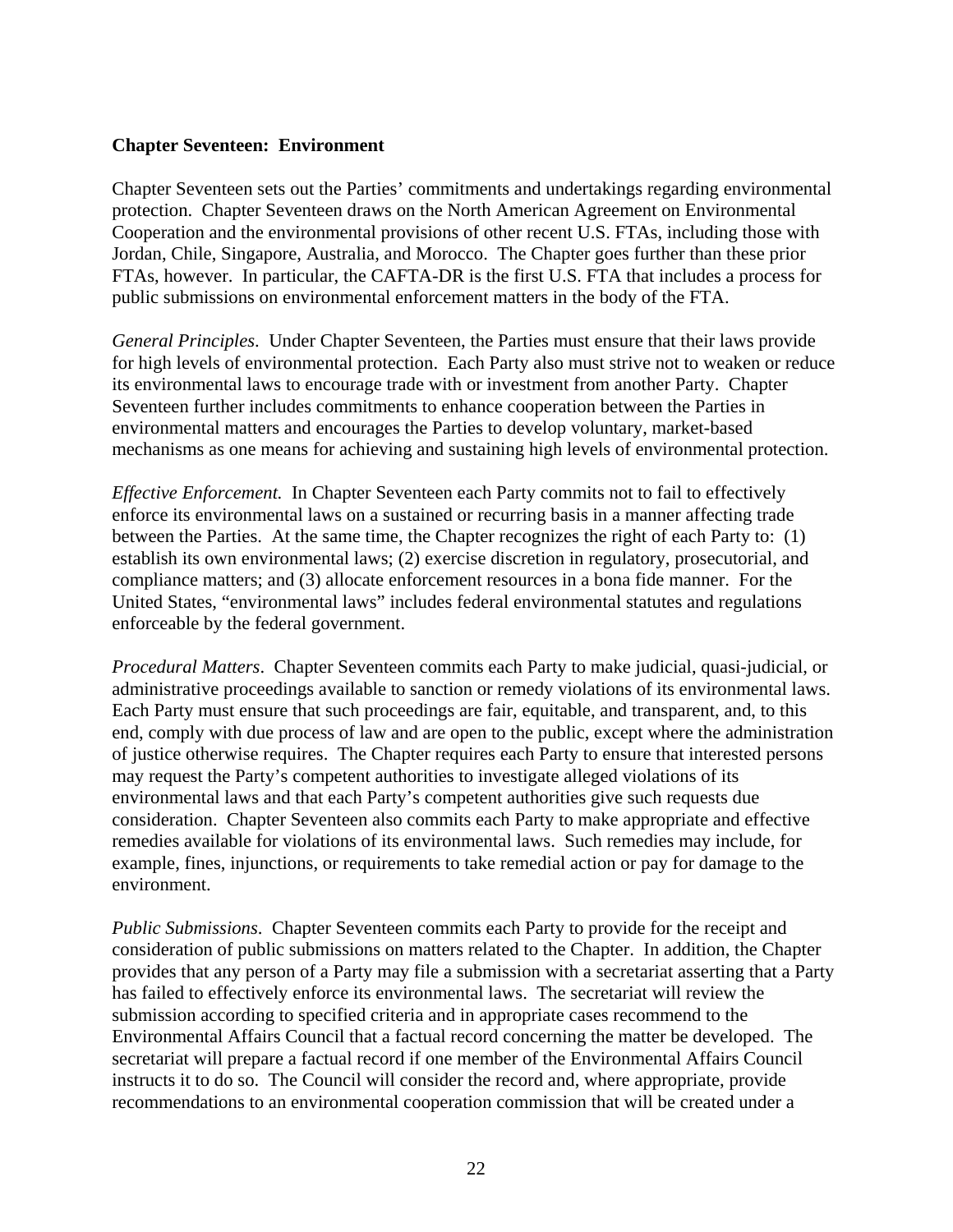related environmental cooperation agreement. U.S. persons who consider that the United States is failing to effectively enforce its environmental laws may invoke the comparable public submissions process under the North American Agreement on Environmental Cooperation. Pursuant to a separate understanding between the Parties, a new environmental unit within the Secretariat for Central American Economic Integration (SIECA) will serve as the secretariat for the receipt of public submissions.

*Dispute Settlement.* Chapter Seventeen provides for cooperative consultations if a Party believes that another Party is not complying with its obligations under the Chapter. If the matter concerns a Party's compliance with its obligation not to fail to effectively enforce its environmental law, the complaining Party may, after an initial 60-day consultation period under Chapter Seventeen, invoke the provisions of Chapter Twenty (Dispute Settlement) by requesting additional consultations or a meeting of the Agreement's cabinet-level Free Trade Commission under that Chapter. If the Commission is unable to resolve the dispute, the matter may be referred to a dispute settlement panel. The Parties will maintain a roster of experts to serve on any dispute settlement panel convened to hear disputes regarding a Party's obligation to effectively enforce its environmental laws.

*Institutional arrangements and cooperation.* Chapter Seventeen establishes a cabinet-level Environment Affairs Council to oversee the implementation and operation of the Chapter. Opportunities will be provided at Council meetings for the public to express views on the implementation of Chapter Seventeen and cooperative work between the Parties. The Parties also agree under Chapter Seventeen to continue to seek ways to enhance the mutual supportiveness of multilateral agreements and trade agreements to which they are all party, and to consult as appropriate on negotiations in the WTO regarding multilateral environmental agreements. In addition, to facilitate cooperation efforts, the Parties will enter into a separate environmental cooperation agreement.

# **Chapter Eighteen: Transparency**

Chapter Eighteen sets out requirements designed to foster openness, transparency, and fairness in the adoption and application of administrative measures covered by the Agreement. For example, it requires that, to the extent possible, each Party must promptly publish all laws, regulations, procedures, and administrative rulings of general application concerning subjects covered by the Agreement, and give interested persons a reasonable opportunity to comment. Wherever possible, each Party must provide reasonable notice to the other Parties' nationals and enterprises that are directly affected by an agency process, including an adjudication, rulemaking, licensing, determination, and approval process. A Party is to afford such persons a reasonable opportunity to present facts and arguments prior to any final administrative action, when time, the nature of the process, and the public interest permit.

Chapter Eighteen also provides for independent review and appeal of final administrative actions. Appeal rights must include a reasonable opportunity to present arguments and to obtain a decision based on evidence in the administrative record.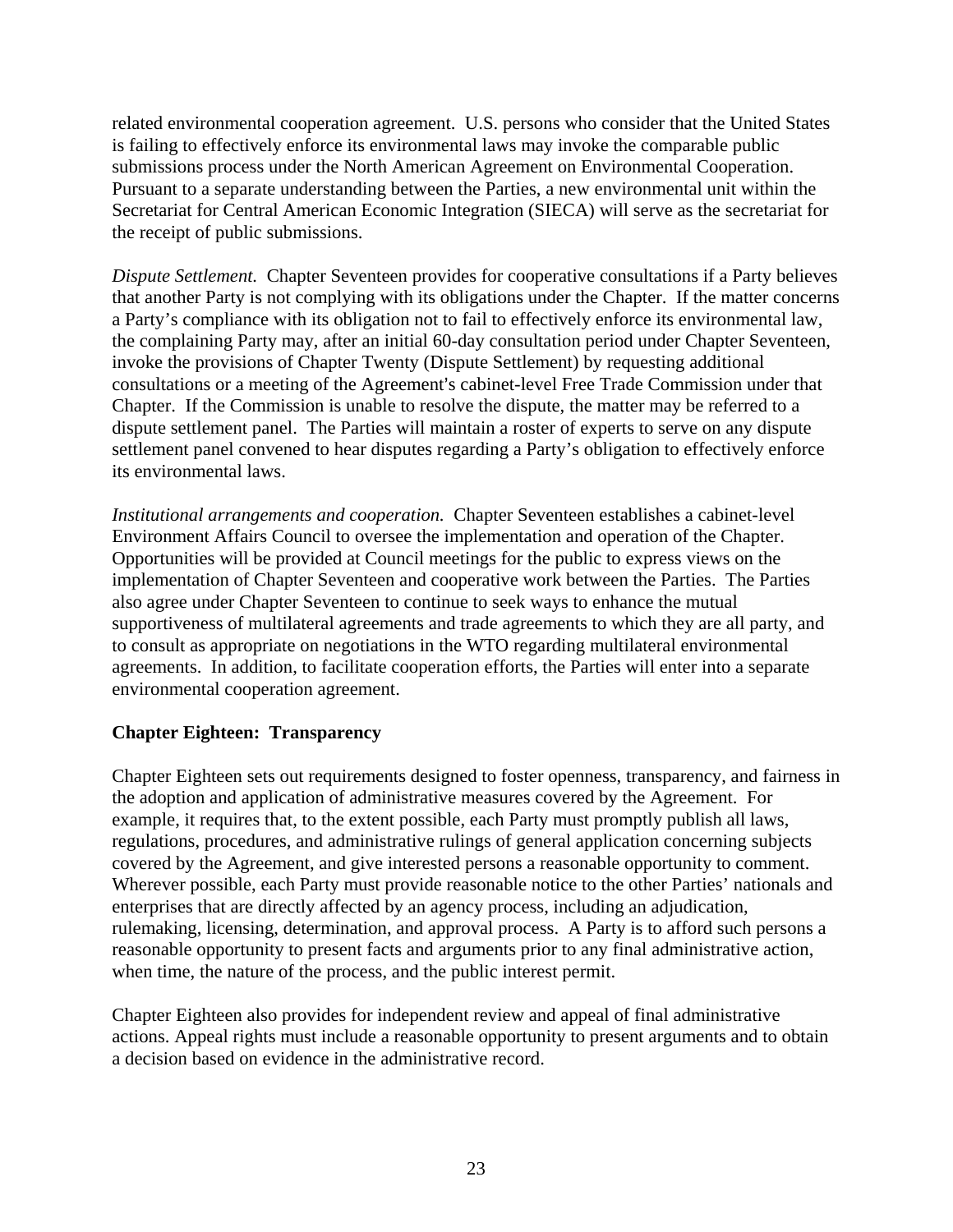Chapter Eighteen also affirms the Parties' resolve to eliminate bribery and corruption in international trade and investment. To this end, Parties are obligated to make it a criminal offense to offer or accept a bribe in exchange for favorable government action in matters affecting international trade or investment. Parties must also endeavor to protect persons who, in good faith, report acts of bribery or corruption and to work together to encourage and support initiatives in relevant international fora to prevent bribery and corruption.

# **Chapter Nineteen: Administration of the Agreement and Trade Capacity Building**

Chapter Nineteen creates a Free Trade Commission to supervise the implementation and overall operation of the Agreement. The Commission will be comprised of the Parties' trade ministers. It will meet annually and make decisions by consensus. The Commission will assist in the resolution of any disputes that may arise under the Agreement. The Commission may issue interpretations of the Agreement and agree to accelerate duty elimination on particular products and adjust the Agreement's product-specific rules of origin.

Chapter Nineteen requires each Party to designate an office to provide administrative assistance to dispute settlement panels and perform such other functions as the Commission may direct.

Chapter Nineteen also establishes a Committee on Trade Capacity Building, comprised of representatives of each Party. The overall objective of the Committee is to assist the Central American Parties and the Dominican Republic to implement the Agreement and adjust to liberalized trade. Particular functions of the Committee include: seeking the prioritization of trade capacity building projects at the national and regional level within Central America and the Dominican Republic; inviting international donor institutions, private sector entities, and nongovernmental organizations to assist in the development and implementation of trade capacity building projects in accordance with each country's national trade capacity building strategy; and monitoring and assessing progress in implementing trade capacity building projects.

# **Chapter Twenty: Dispute Settlement**

Chapter Twenty sets out detailed procedures for the resolution of disputes between the Parties over compliance with the Agreement. Those procedures emphasize amicable settlements, relying wherever possible on bilateral cooperation and consultations. When disputes arise under provisions common to the Agreement and other agreements (*e.g.*, the WTO agreements), the complaining government may choose the forum for resolving the matter. The selected forum is the exclusive venue for resolving that dispute.

*Consultations.* A Party may request consultations with another Party on any actual or proposed measure that it believes might affect the operation of the Agreement. Any other Party having a substantial trade interest in the matter may participate in the consultations. If the Parties cannot resolve the matter through consultations within a specified period (normally 60 days), any consulting Party may refer the matter to the Free Trade Commission, which will attempt to resolve the dispute.

*Panel Procedures.* If the Commission cannot resolve the dispute within a specified period (normally 30 days), any consulting Party may refer the matter, if it involves an actual measure, to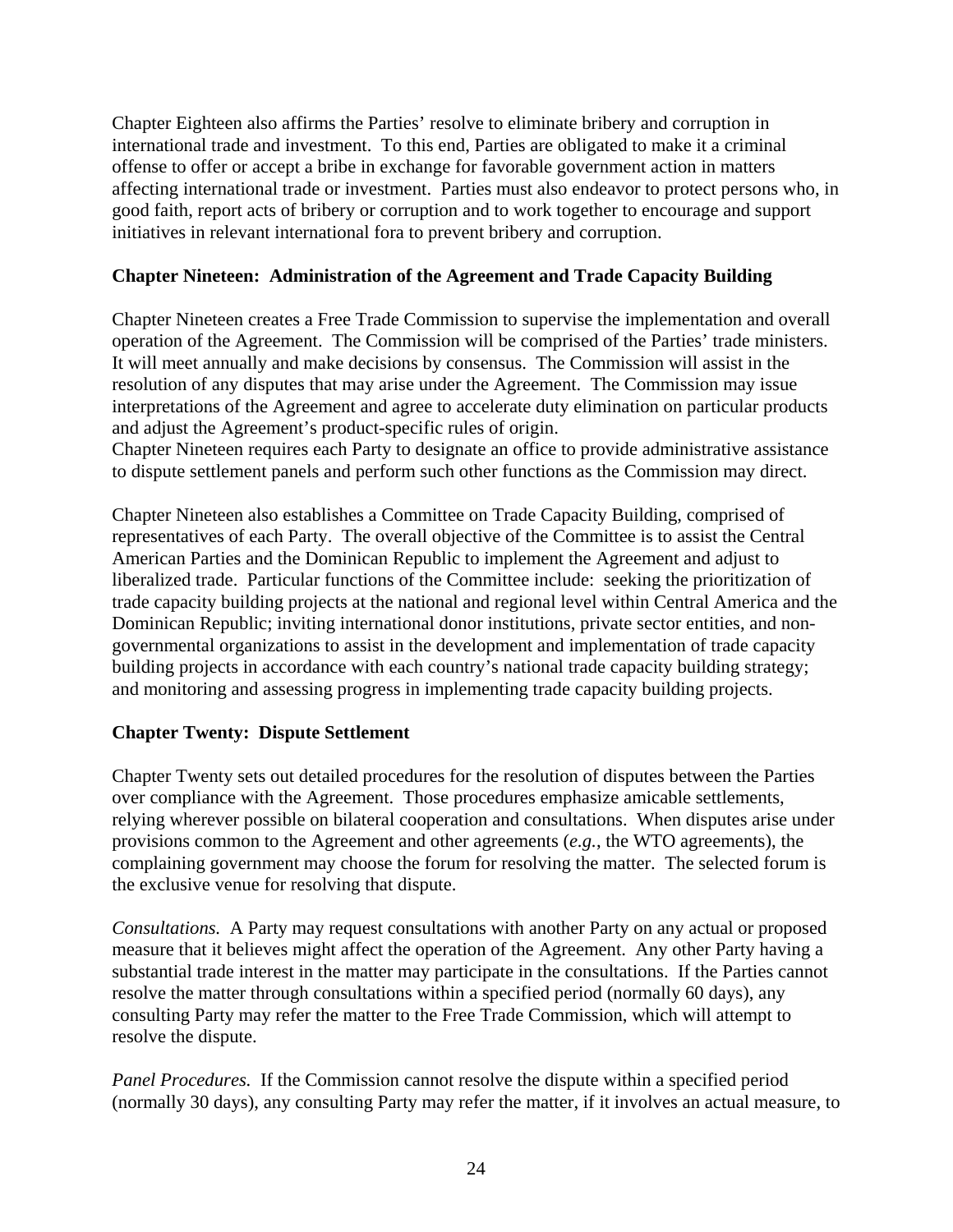a panel comprising independent experts that the Parties select. Any party that participated in the consultations may participate in the panel proceedings as a complaining Party. Any other Party may participate in the panel proceedings as a third party.

The Parties will set rules to protect confidential information, provide for open hearings and public release of submissions, and allow an opportunity for the panel to accept submissions from non-governmental entities in the Parties' territories.

Unless the disputing Parties agree otherwise, a panel is to present its initial report within 120 days after the last panelist is selected. This period can be extended to 180 days in certain circumstances. Once the panel presents its initial report containing findings of fact and a determination on whether a Party has met its obligations, the Parties will have the opportunity to provide written comments to the panel. When the panel receives these comments, it may reconsider its report and make any further examination that it considers appropriate. Within 30 days after it presents its initial report, the panel will submit its final report. The Parties will then seek to agree on how to resolve the dispute, normally in a way that conforms to the panel's determinations and recommendations. Subject to protection of confidential information, the panel's final report will be made available to the public 15 days after the Parties receive it.

*Suspension of Benefits.* In disputes involving the Agreement's "commercial" obligations (*i.e.*, obligations other than enforcement of labor and environmental laws), if the disputing Parties cannot resolve the dispute after they receive the panel's final report, the disputing Parties will seek to agree on acceptable trade compensation. If they cannot agree on compensation, or if the complaining Party believes the defending Party has failed to implement an agreed resolution, the complaining Party may provide notice that it intends to suspend trade benefits equivalent in effect to those it considers were impaired, or may be impaired, as a result of the disputed measure.

If the defending Party considers that the proposed level of benefits to be suspended is "manifestly excessive," or believes that it has modified the disputed measure to make it conform to the Agreement, it may request the panel to reconvene and decide the matter. The panel must issue its determination no later than 90 days after the request is made (or 120 days if the panel is reviewing both the level of the proposed suspension and a modification of the measure).

The complaining Party may suspend trade benefits up to the level that the panel sets or, if the panel has not been asked to determine the level, up to the amount that the complaining Party has proposed. The complaining Party cannot suspend benefits, however, if the defending Party provides notice that it will pay an annual monetary assessment to the other Party. The amount of the assessment will be established by agreement of the disputing Parties or, failing that, will be set at 50 percent of the level of trade concessions the complaining Party was authorized to suspend.

*Labor and Environment Disputes.* Equivalent compliance procedures apply to disputes over a Party's conformity with the labor and environmental law enforcement provisions of the Agreement. If a panel determines that a Party has not met its enforcement obligations and the disputing Parties cannot agree on how to resolve the dispute, or the complaining Party believes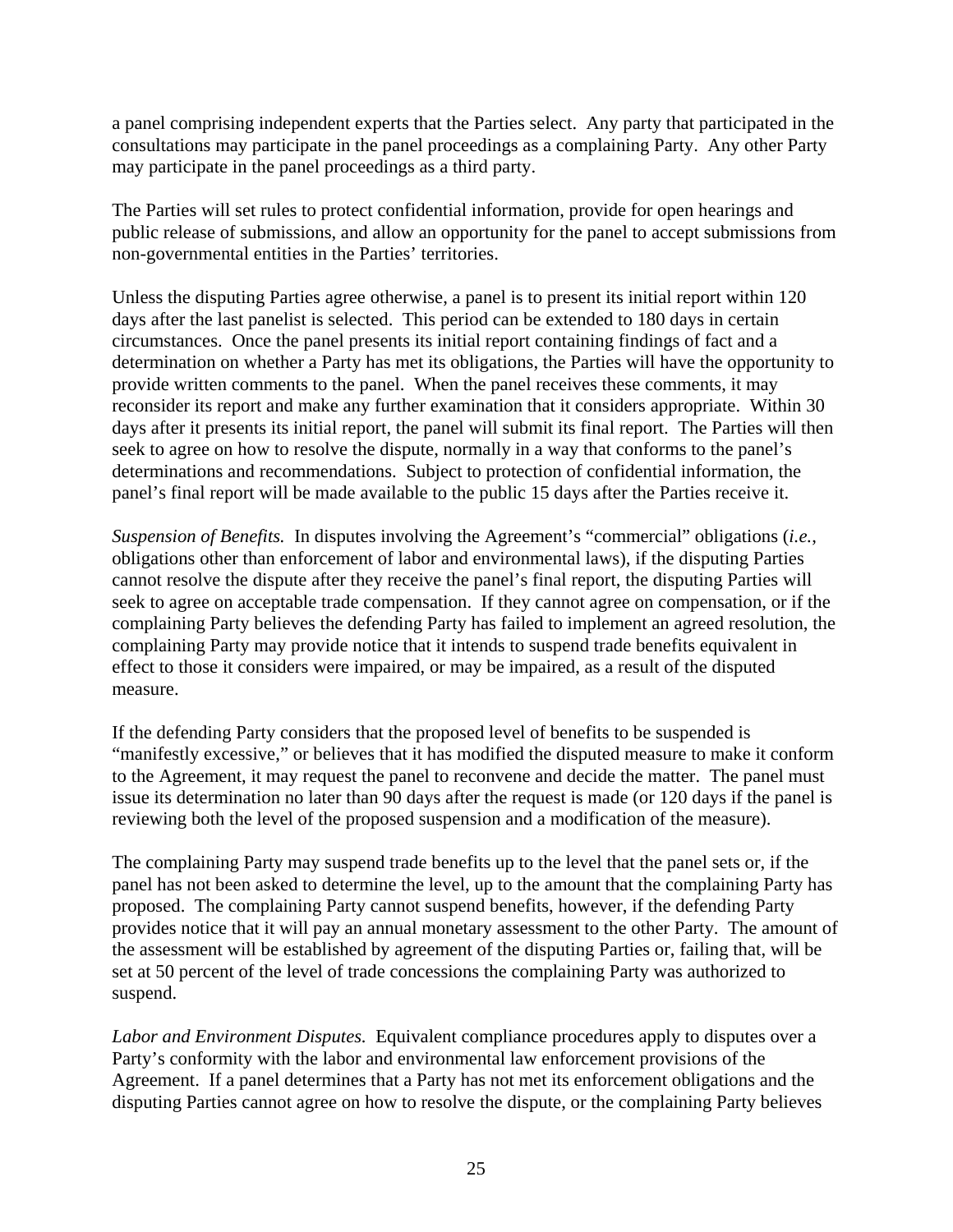that the defending Party has failed to implement an agreed resolution, the complaining Party may ask the panel to determine the amount of an annual monetary assessment to be imposed on the defending Party. The Panel will establish the amount of the assessment, subject to a \$15 million annual cap, taking into account relevant trade- and non-trade-related factors. The assessment will be paid into a fund established by the Commission for appropriate labor and environmental initiatives. If the defending Party fails to pay an assessment, the complaining Party may take other appropriate steps, which may include suspending tariff benefits, as necessary to collect the assessment, while bearing in mind the Agreement's objective of eliminating barriers to trade and while seeking to avoid unduly affecting parties or interests not party to the dispute.

*Compliance Review Mechanism.* If, at any time, the defending Party believes it has made changes in its laws or regulations sufficient to comply with its obligations under the Agreement, it may refer the matter to the panel. If the panel agrees, the dispute ends and the complaining Party must withdraw any offsetting measures it has put in place. Concurrently, the defending government will be relieved of any obligation to pay a monetary assessment.

The Parties will review the operation of the compliance procedures for both commercial and labor and environment disputes either five years after the entry into force of the Agreement or within six months after benefits have been suspended or assessments paid in five proceedings initiated under this Agreement, which ever occurs first.

*Settlement of Private Disputes*. The Parties will encourage the use of arbitration and other alternative dispute resolution mechanisms to settle international commercial disputes between private parties. Each Party must provide appropriate procedures for the recognition and enforcement of arbitral awards, for example by complying with the 1958 United Nations Convention on the Recognition and Enforcement of Foreign Arbitral Awards or the 1975 Inter-American Convention on International Commercial Arbitration.

# **Chapter Twenty-One: Exceptions**

Chapter Twenty-One sets out general provisions that apply to the entire Agreement with the following exception. Article XX of the GATT 1994 and its interpretive notes are incorporated into and made part of the Agreement, *mutatis mutandis*, and apply to those Chapters related to treatment of goods. Likewise, for the purposes of Chapters Eleven (Cross-Border Trade in Services), Thirteen (Telecommunications), and Fourteen (Electronic Commerce), GATS Article XIV (including its footnotes) is incorporated into and made part of the Agreement. For both goods and services, the Parties understand that these exceptions include certain environmental measures.

*Essential Security*. Chapter Twenty-One allows each Party to take actions it considers necessary to protect its essential security interests.

*Taxation*. An exception for taxation limits the field of tax measures subject to the Agreement. For example, the exception generally provides that the Agreement does not affect a Party's rights or obligations under any tax convention. The exception sets out certain circumstances under which tax measures are subject to the Agreement's: (1) national treatment obligation for goods;